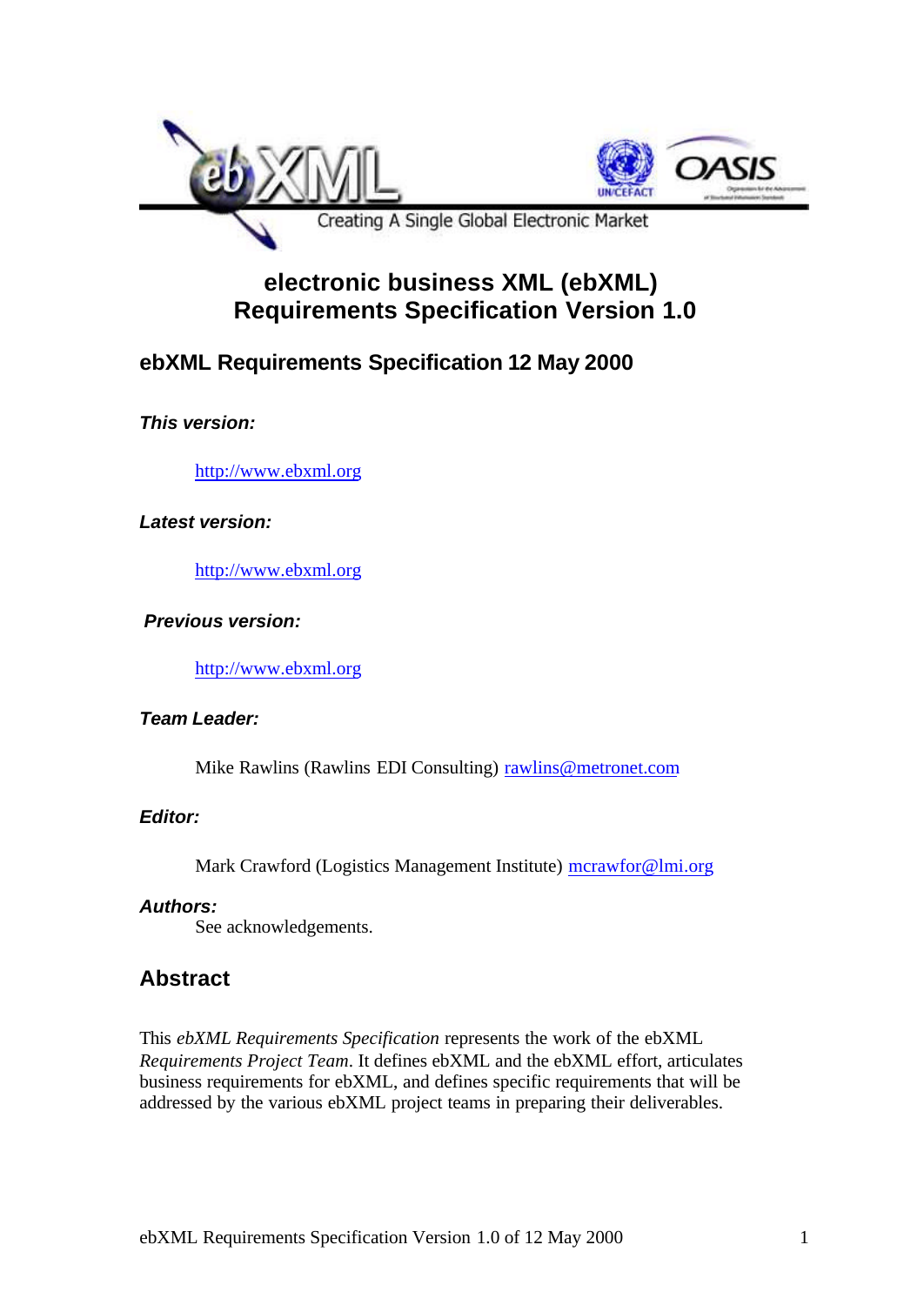## **Status of this document**

This document has been reviewed by ebXML members and other interested parties and has been approved by the ebXML work Group. It is a stable document and may be used as reference material or cited as a normative reference from another document.

This document has been produced as part of the ebXML Requirements effort. The goal of the *Requirements Team* are discussed on the team's web page http://www.ebxml.org/project\_teams/requirements.htm

A list of current ebXML Technical Specifications and other technical documents can be found at http://www.ebxml.org/specindex.htm.

Public discussion on ebXML requirements takes place on the mailing list ebXML-Requirements@lists.oasis-open.org.

Please report errors in this document to the editor mcrawfor@lmi.org or ebXML-Requirements@lists.oasis-open.org.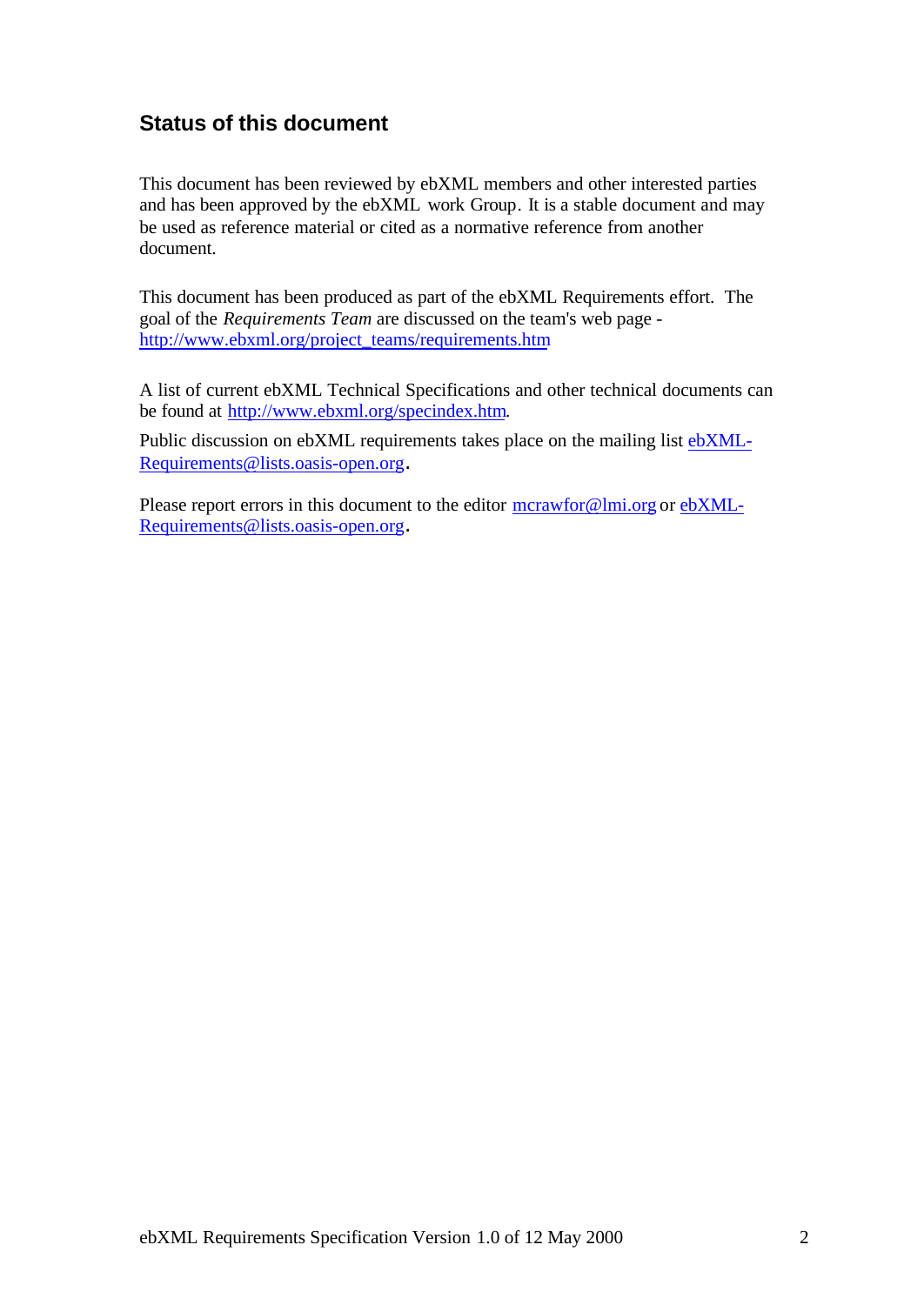# **Contents**

## **1 INTRODUCTION**

- 1.1 DOCUMENTATION CONVENTIONS
- 1.2 EBXML VISION AND SCOPE
	- *1.2.1 ebXML Vision*
	- *1.2.2 ebXML Scope*
- 1.3 EBXML REQUIREMENTS SPECIFICATION PURPOSE AND SCOPE *1.3.1 ebXML Requirements Specification Purpose*
	- *1.3.2 ebXML Requirements Specification Scope*
- 1.4 REFERENCES
- 1.5 GENERAL EBXML PRINCIPLES

## **2 BUSINESS REQUIREMENTS**

- 2.1 GENERAL BUSINESS REQUIREMENTS
- 2.2 CONDUCTING ELECTRONIC BUSINESS USING EBXML
- 2.3 GLOBALIZATION
- 2.4 OPENNESS
	- *2.4.1 Registry and Repository*
- 2.5 USABILITY/INTEROPERABILITY
	- *2.5.1 Architecture*
	- *2.5.2 Transport, Routing, & Packaging*
	- *2.5.3 Extensibility*
		- *2.5.4 Leveraging Existing Technology*
			- *2.5.4.1 Compatibility with existing Technology and EB standards and practices*
				- *2.5.4.2 Migration from existing EDI and XML solutions*
- 2.6 SECURITY
- 2.7 LEGAL
- 2.8 DIGITAL SIGNATURES
- 2.9 MANAGEMENT
	- *2.9.1 Organizational Structure*
		- *2.9.2 Participation*
- **3 EBXML TECHNICAL FRAMEWORK REQUIREMENTS**
	- 3.1 GENERAL REQUIREMENTS<br>3.2 REQUIREMENTS
	- **REQUIREMENTS**
	- 3.3 Business Process
	- 3.4 Technical Architecture
	- 3.5 CORE COMPONENTS
	- 3.6 TRANSPORT/ROUTING AND PACKAGING
	- 3.7 REGISTRY AND REPOSITORY
		- *3.7.1 Technical specification Submission, Development, and Support 3.7.2 System Services*
			- *3.7.2.1 Required Services*
				- *3.7.2.2 Desired Services*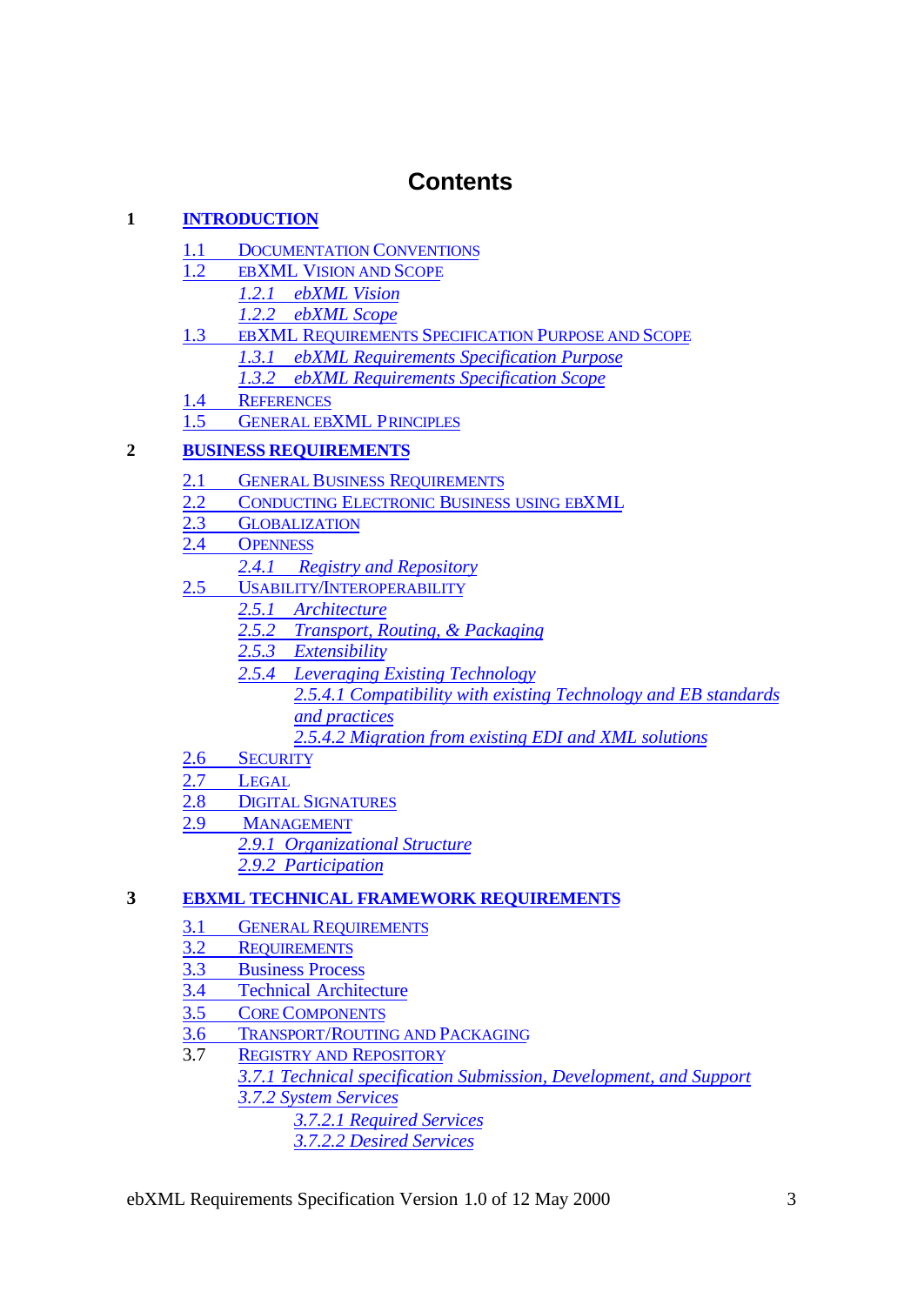3.8 TECHNICAL COORDINATION AND SUPPORT

3.9 MARKETING, AWARENESS AND EDUCATION

#### **4 EBXML ORGANIZATIONAL AND PROCEDURAL REQUIREMENTS**

#### **5 EBXML PROJECT TEAM DELIVERABLES**

5.1 MAJOR EBXML TECHNICAL SPECIFICATIONS 5.2 High Level Deliverables Descriptions

Appendix A - Acknowledgements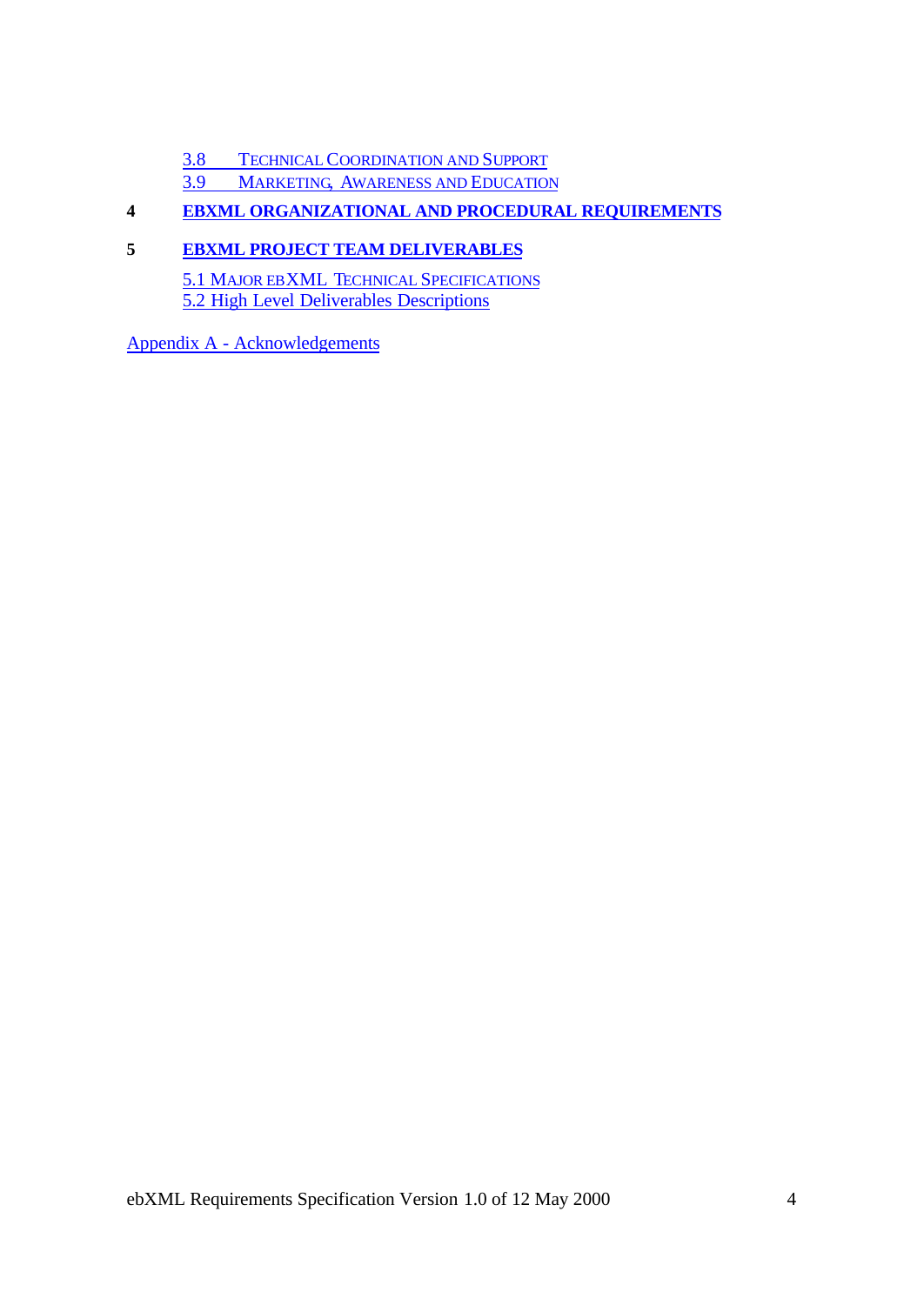## **1 Introduction**

Electronic Business Extensible Markup Language (ebXML) is an international initiative established by the United Nations Centre for Trade Facilitation and Electronic Business (UN/CEFACT) and the Organization for the Advancement of Structured Information Standards (OASIS) with a mandate to undertake a 15-18 month program of work. As identified in the ebXML Terms of Reference, the purpose of the ebXML initiative is to research and identify the technical basis upon which the global implementation of XML can be standardized. The goal is to provide an XML-based open technical framework to enable XML to be utilized in a consistent and uniform manner for the exchange of Electronic Business (EB) data in application to application, application to human, and human to application environments—thus *creating a single global market.™ <sup>1</sup>*

ebXML is based on international standards and is itself intended to become an international standard. A key aspect for the success of the ebXML initiative is adherence to the use of the W3C suite of XML and related Web technical specifications to the maximum extent practical. Although these specifications may not provide the optimal technical solution, acceptance of ebXML by the business community and technical community is tied to XML. However, certain key elements of the ebXML technical framework will require adopting alternative technologies and technical specifications such as those of the Internet Engineering Task Force (IETF), International Organization for Standardization (ISO), Institute of Electrical and Electronics Engineers (IEEE), International Electrotechnical Commission (IEC), UN/CEFACT, OASIS, and the Object Management Group (OMG).

[NOTE - ebXML operates under the procedures identified in the ebXML Terms of Reference]

## *1.1 Documentation Conventions*

This ebXML Requirements Specification document was produced using Microsoft Word saved as MS-DOS text with line breaks. The following highlighting is used for nonnormative commentary in this document:

[Issue -]: A recorded issue.

l

[Ed. Note -]: Notes from the editors to themselves or the Working Group.

[NOTE -]: General comments directed to all readers.

<sup>&</sup>lt;sup>1</sup> "creating a single global market" is a trademark of the ebXML Working Group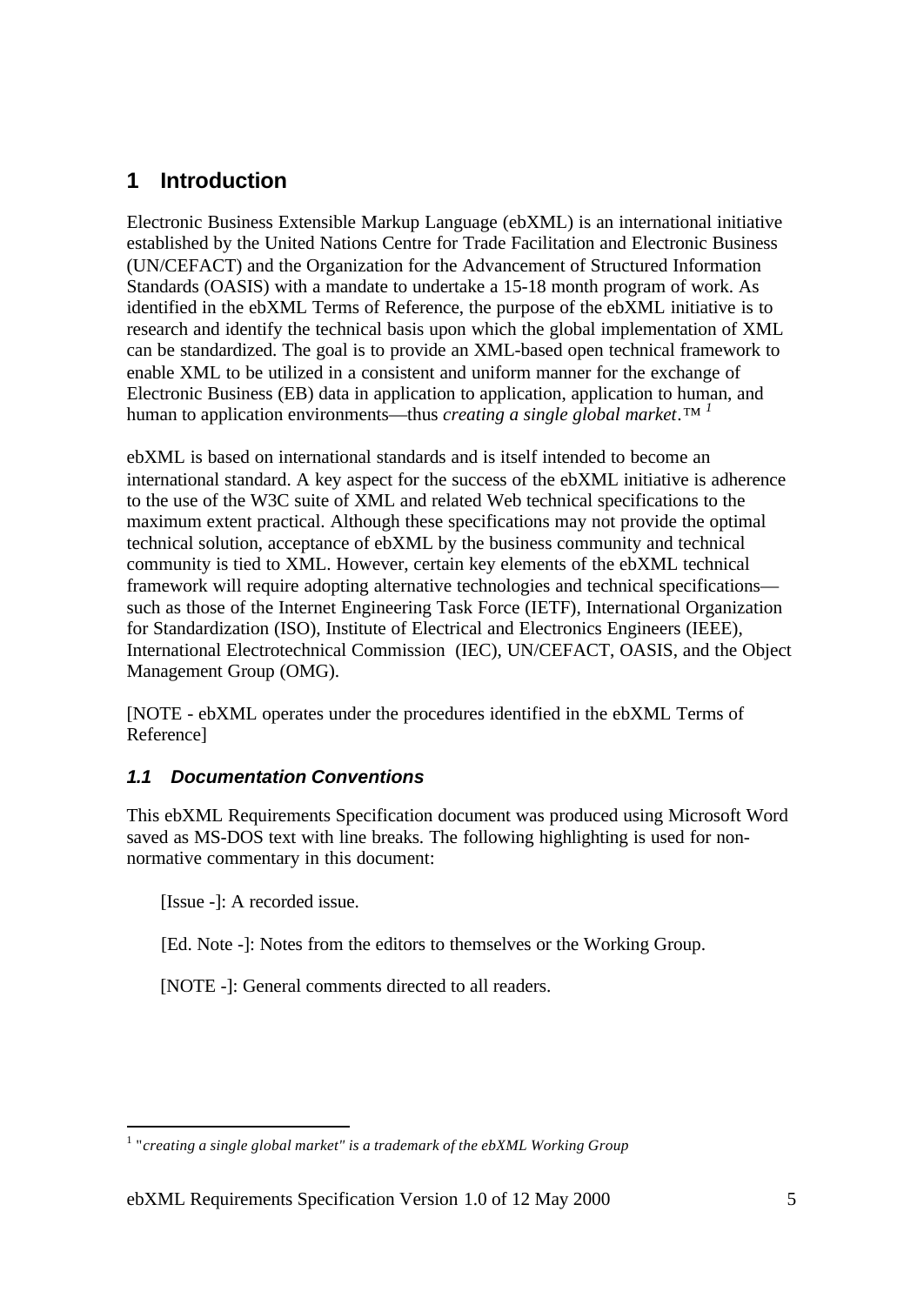## *1.2 ebXML Vision and Scope*

#### 1.2.1 ebXML Vision

The ebXML vision is to deliver:

*"A single set of internationally agreed upon technical specifications that consist of common XML semantics and related document structures to facilitate global trade."*

This single set of ebXML technical specifications will create a *Single Global Electronic Market.* ™ To create this single global electronic market, this single set of ebXML technical specifications:

- ♦ is fully compliant with W3C XML technical specifications holding a recommended status
- provides for interoperability within and between ebXML compliant trading partner applications
- ♦ maximizes interoperability and efficiency while providing a transition path from accredited electronic data interchange (EDI) standards and developing XML business standards
- ♦ Will be submitted to an appropriate internationally recognized standards body for accreditation as an international standard

## 1.2.2 ebXML Scope

The ebXML initiative is targeted at every sector of the business community, from international conglomerate to small and medium sized enterprises engaged in business-tobusiness and business-to-consumer trade. With that audience in mind, the ebXML initiative is committed to developing and delivering specifications that will be used by all trading partners interested in maximizing XML interoperability within and across trading partner communities.

## *1.3 ebXML Requirements Specification Purpose and Scope*

The *ebXML Requirements Specification* purpose and scope are defined in the following sub-sections.

## 1.3.1 ebXML Requirements Specification Purpose

This *Requirements Specification* has two primary purposes. The first of these is to provide clearly articulated requirements from representatives of international business and accredited standards organizations to assist the ebXML project team members in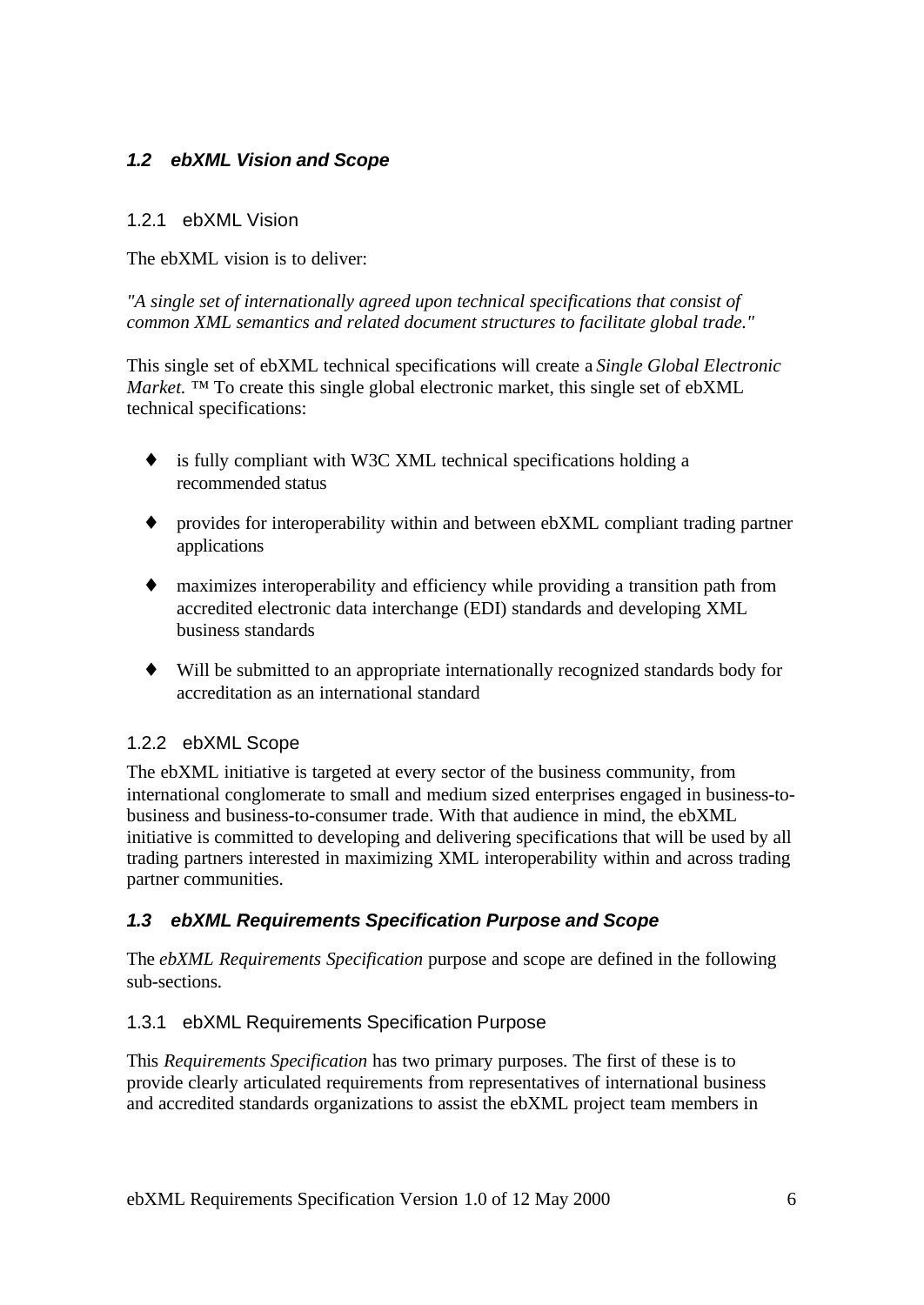developing their deliverables in a consistent manner. This specification is also intended to convey to interested parties the purpose, scope, and vision of ebXML.

## 1.3.2 ebXML Requirements Specification Scope

This *ebXML Requirements Specification* applies to the work underway within the current ebXML project teams. Each project team has provided input to this document to ensure consensus with its contents. In addition to the *Requirements Project Team*, project teams currently chartered by the ebXML steering committee are:

- ♦ Business Process
- **Technical Architecture**
- ♦ Core Components
- ♦ Transport/Routing and Packaging
- ♦ Registry and Repository
- ♦ Technical Coordination and Support
- ♦ Marketing, Awareness and Education

## *1.4 References*

ebXML Invitation - http://www.ebXML.org/documents/199909/ebXML\_invitation.htm

ebXML Terms of Reference (TOR) http://www.ebXML.org/documents/199909/terms\_of\_reference.htm

Recommendations for ebXML Kickoff Meeting - UN/CEFACT/TMWG/N104 http://www.ebxml.org/documents/contributions/tm104.pdf

*Technical Reports and Publications,* World Wide Web Consortium*,* http://www.w3.org/TR *eCo Framework Specification,* CommerceNet, http://eco.commerce.net/what/index.cfm

*Draft Registry and Repository Technical Specification*, OASIS, http://www.oasisopen.org/html/rrpublic.htm

*United Nations Layout Key for Trade Documents,* Recommendation No. 1, second edition, adopted by the Working Party on Facilitation of International Trade Procedures, Geneva, March 1981 Source: ECE/TRADE/137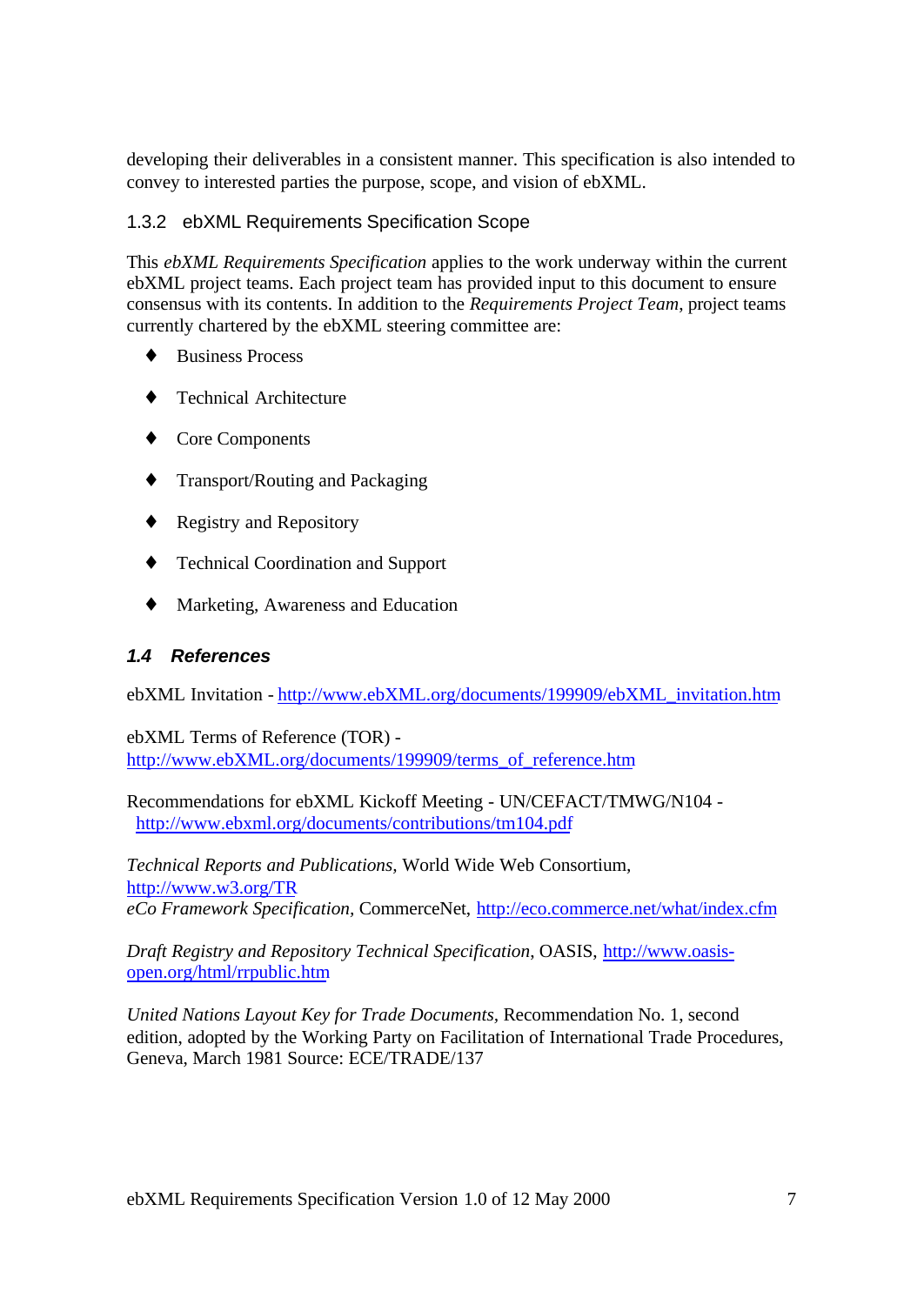*Authentication of Trade Documents by Means Other Than Signature*, Recommendation No. 14, second edition, adopted by the Working Party on Facilitation of International Trade Procedures, Geneva, March 1979 Source: TRADEWP.4/INF.63

*Information technology -- Specification and standardization of data elements* ISO/IEC [ISO 11179]

*SIMAC Future Vision Statement* - UN/CEFACT Ad Hoc Working Group on Simple-EDI and Forms and Web Based EDI (SIMAC) - document TRADE/CEFACT/1999/CRP.12, http://www.unece.org/trade/untdid/download/99cp12.pdf

#### *1.5 General ebXML Principles*

General ebXML principles to be followed in developing ebXML deliverables are to create technical specifications that:

- ♦ Enable simple, easy and ubiquitous electronic business through use of XML
- ♦ Use XML technical specifications to the maximum extent practicable
- ♦ Provide a global cross-industry open/interoperable standard for business-tobusiness and business-to-consumer trade
- ♦ Coalesce the structure and content components of divergent XML initiatives into a single useable XML business standard
- ♦ Provide impetus so that common resources currently engaged in short-term solutions shall be marshaled to reach a common long-term solution goal
- ♦ Support vertical and horizontal segments of industry and business participants
- ♦ Avoid proprietary solutions that impose financial or software requirements constraints on ebXML users to buy, install or programmatically support any ebXML unique software products in the conduct of business information exchange
- ♦ Strive to minimize costs of doing business electronically
- ♦ Provide multi-lingual support
- ♦ Accommodate national and international trade requirements
- ♦ Provide a migration path from accredited EDI and developing XML business standards
- ♦ Apply when possible the simplification principles of SIMAC Business Requirements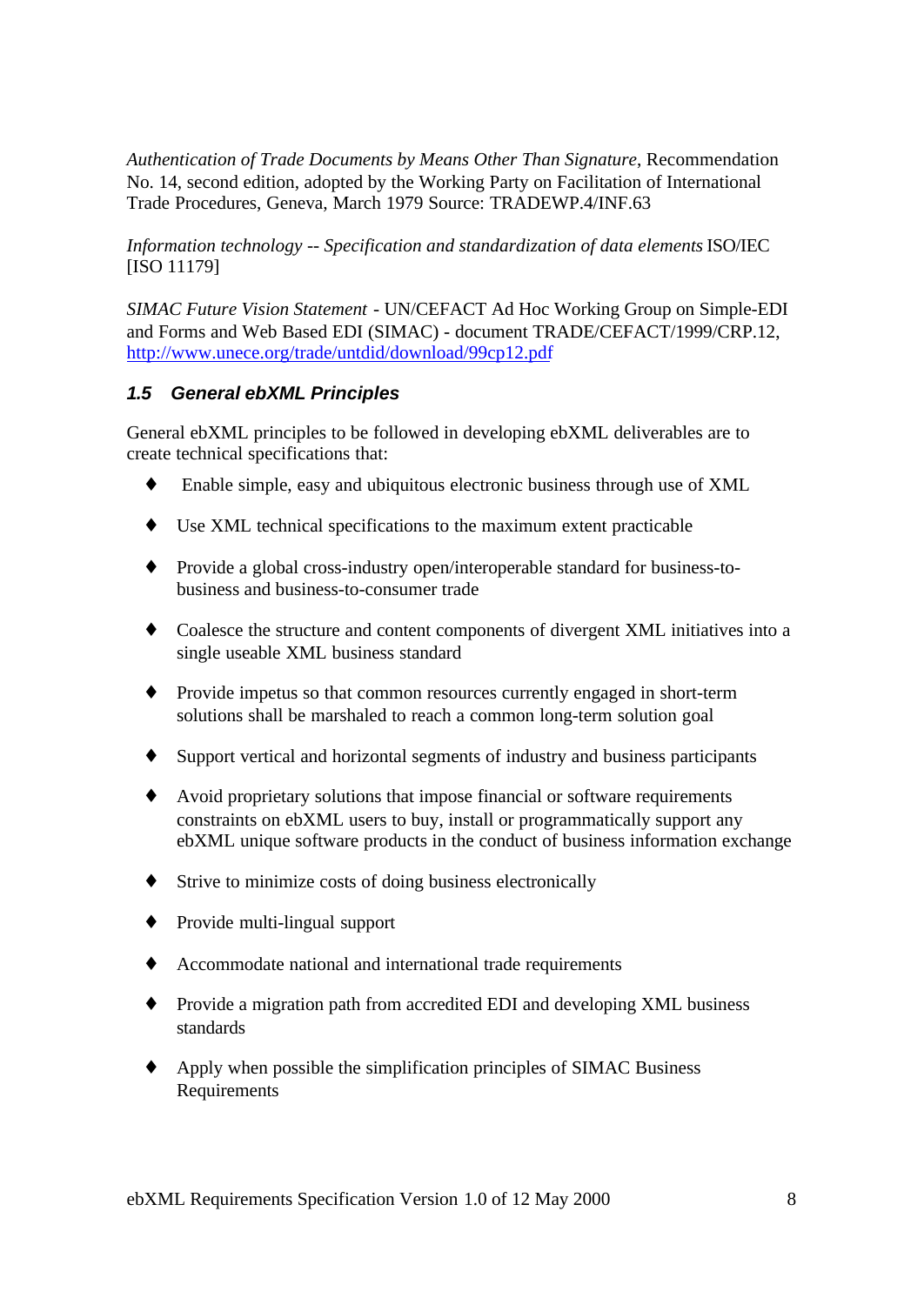## **2 Business Requirements**

This section describes the business requirements for business to be conducted electronically. The business requirements identified in this section are oriented toward using XML for electronic business, but most of the requirements are applicable to implementation with other technologies as well.

The scope of the ebXML business requirements is to meet the needs for the business side of both business to business (B2B) and business to consumer (B2C) activities. Consumer requirements of the B2C model are beyond the scope of the ebXML technical specifications. Application-to-application (A2A) exchanges within an enterprise may also be able to use the ebXML technical specifications, however ebXML A2A solutions will not be developed at the expense of simplified B2B and B2C solutions.

[NOTE - for ease of reading, the term business is to be interpreted as interchangeable with for-profit, non-profit, not-for profit, and government entities.

[NOTE - For the purposes of this document, Application-to-Application is defined as the computer to computer exchange of business information without human intervention both within and across enterprise boundaries.]

The business requirements to be addressed by the ebXML initiative are divided into nine core areas - General Business, Electronic Business, Globalization, Openness , Usability/Interoperability, Security, Legal, Digital Signature, and Organizational. Each of these requirements is identified in the following sections.

## *2.1 General Business Requirements*

Business has a real need to use new technology with minimized investment to gain competitive advantage. The advent of the Internet and World Wide Web has proven to offer such benefits. However, realizing these benefits requires a functionally neutral standard method of moving data. Specifically, business needs a solution that provides:

- ♦ A single, consistent, simple approach to using XML for electronic business processes in both the B2B and B2C environments
- ♦ A process and recommendation for ebXML compliance
- ♦ Support for both vertical (e.g. industry, functional, organizational) and horizontal (e.g. cross-industry, multi-functional, organizationally neutral) solutions regardless of the sophistication of the user
- ♦ Support for a range of implementations from basic, low cost solutions appropriate for Small or Medium Enterprise (SME) deployment, to comprehensive, complex implementations using all optional features appropriate to large enterprises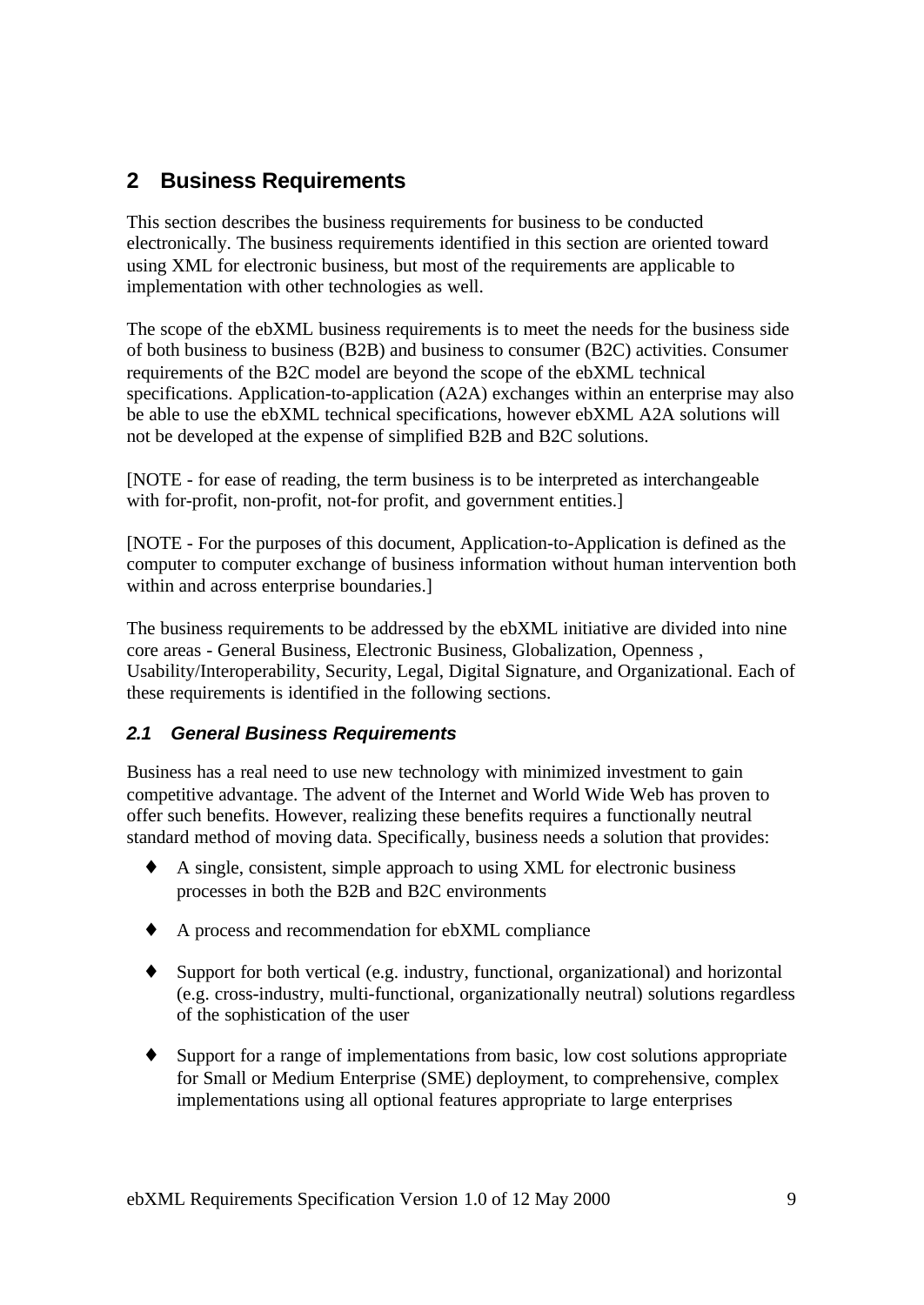- ♦ A range of usage from using core features in ad hoc, informal exchanges to highly formal, structured exchanges
- ♦ A single consistent modeling language and methodology
- Support for current business models and practices as well as new ones developed through business process modeling
- ♦ A superset business process metamodel that supports individually developed business process models
- ♦ Design rules for developing ebXML compliant XML documents that are based on approved W3C schema specifications
- ♦ Syntactically neutral core components
- ♦ XML syntax based core schema's and tags to support individual trading partner business processes that -
	- $\n *n*\n eliminate duplication of effort\n$
	- 7 provide support for XML metadata
	- 7 clearly identify core, mandatory features, and optional features
	- $\bar{\lambda}$  provide a mechanism for full specification of semantic meaning
- ♦ Fully interoperable transport, routing, and packaging solutions
- Security solutions that meet business confidentiality requirements
- ♦ A single recognized international standards organization to oversee continued ebXML work
- ♦ An open development process with no barriers to entry
- ♦ Open, readily accessible, perpetually free technical specifications and standards
- A solution that minimizes costs for development, maintenance, and use

[NOTE - Business looks to XML as a means of gaining competitive advantage through leveraging new technology. Minimizing the cost of doing business electronically is a key element in achieving a competitive advantage. The cost of doing business electronically can be grouped into acquisition, development, deployment and customization, integration with business applications, and operations and support. It is expected that using XML for electronic business will be less costly than traditional forms of EDI and other existing electronic commerce technologies in each of these areas. This expected cost reduction is a driving force for considering XML over traditional EDI technologies.]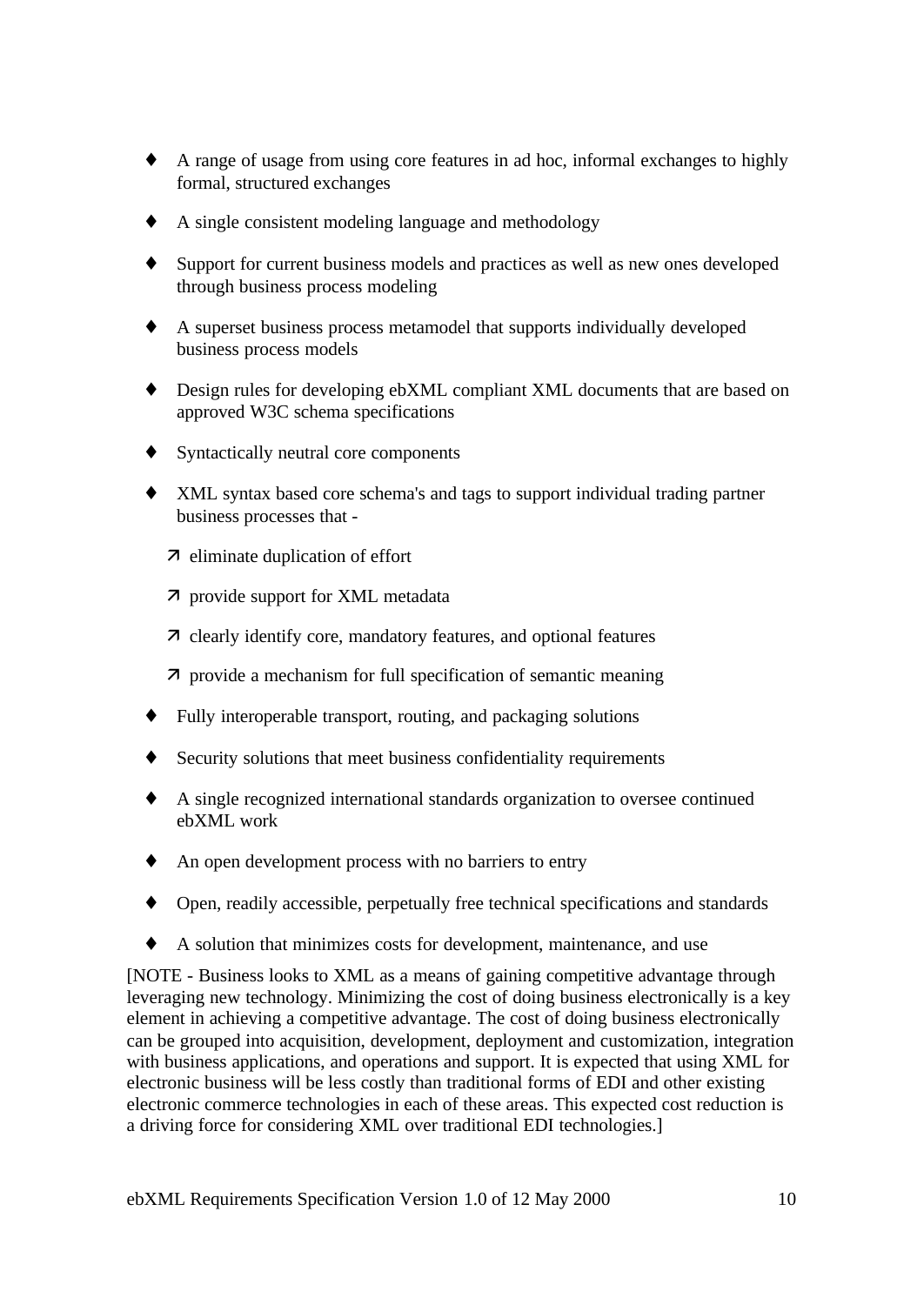## *2.2 Conducting Electronic Business using ebXML*

Business applications must be able to exchange structured business documents (encoded in XML) with a corresponding application of another enterprise to support a business process. This exchange may either be completely without human intervention, as is the case with traditional EDI, with some level of human intervention to correct missing or erroneous data. Business applications may also need to exchange structured business documents with intermediaries such as portals and brokers. Because a majority of businesses do not have sophisticated IT architectures, business applications will need to exchange structured business documents with trading partners who will be limited to viewing and manually processing both inbound and outbound transactions. Business applications also require information exchange mechanisms that provide for the exchange of pure XML payloads but may also support plug and play, shrink wrapped, syntactically neutral solutions.

Additionally, business applications may also need to:

- Be able to generate XML encoded business documents that can be used in traditional computer to computer exchanges as well as being displayed using an associated style sheet keyed to a specific presentation format; such as the appropriate U.N. Layout Key for Trade Documents or a trading partner specified format
- ♦ Enable data entry of business documents using a specified presentation format; such as the appropriate U.N. Layout Key for Trade Documents or a trading partner specified format. The data entry shall result in an ebXML compliant encoded document representing the business information.

## *2.3 Globalization*

Global solutions are critical in today's ever expanding marketplace. The underlying purpose of ebXML is to facilitate international trade. To achieve "*a single global market*" that such facilitation implies, it is critical to simplify existing exchange standards methodologies and harmonize divergent approaches. This simplification and harmonization can be achieved through developing a business metamodel in conjunction with syntax neutral core components. Both of these deliverables shall accommodate divergent national and multi-national process requirements, and should support forward and backward compatibility with the developing ebXML technical framework.

To simplify development efforts, all work shall use English. To support globalization, all ebXML technical specifications will be translatable into other natural languages. Translation into other natural languages is the responsibility of the intended user, although such translations should be supported in the ebXML repository. Regardless of language, and in keeping with the requirements of XML 1.0, all work will shall be compliant with Unicode and ISO/IEC 10646 for characters, Internet RFC 1766 for language identification tags, ISO 639 for language name codes, and ISO 3166 for country name codes.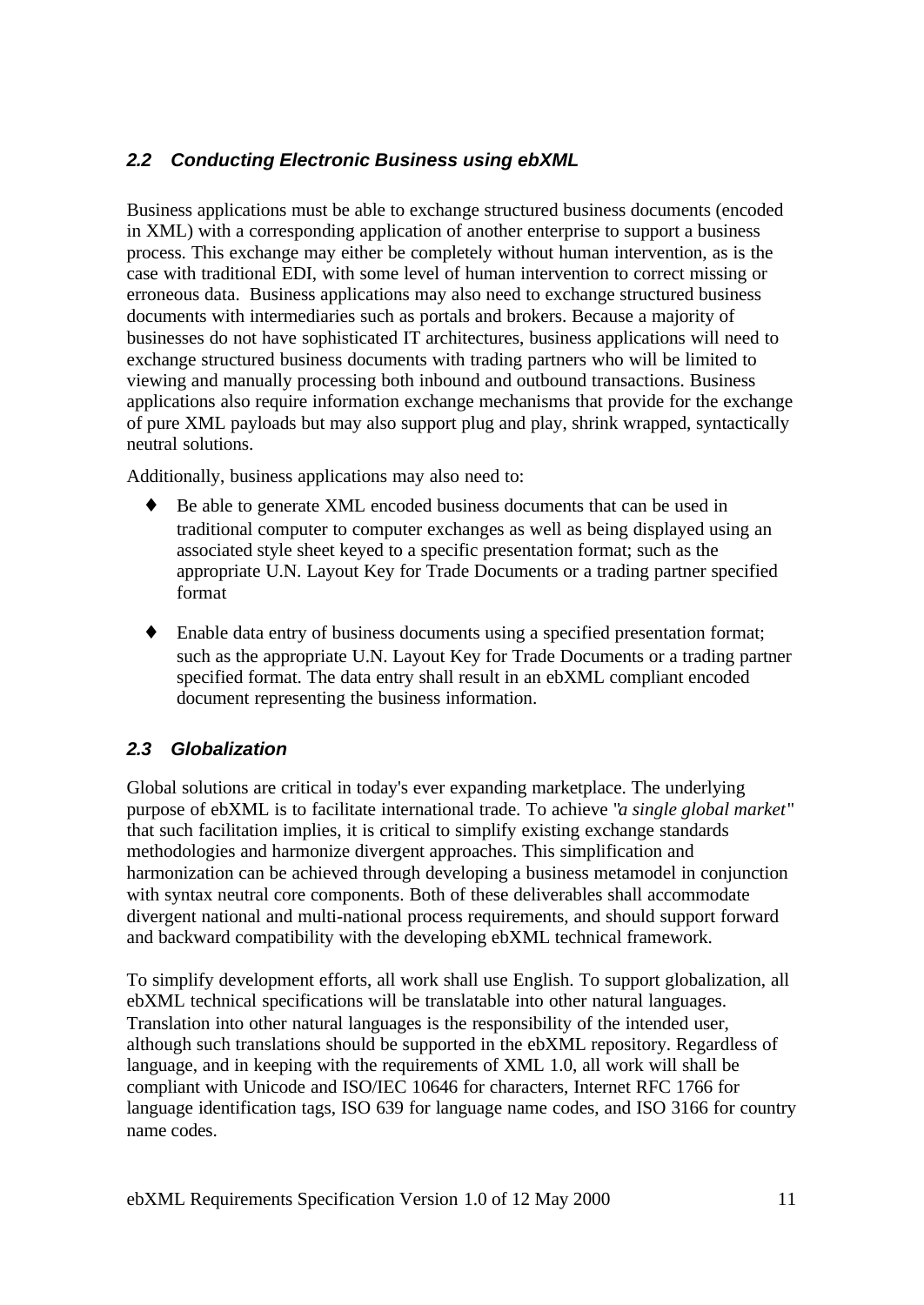## *2.4 Openness*

Openness is a critical aspect of ebXML. Business requires the ability to easily access ebXML technical specifications without regard to "membership", or payment of access and/or use fees. ebXML technical specifications shall be completely open to all potential users so as to eliminate the barriers for entry. Openness requires several key components to ensure viability. Chief among these is an open, easily accessible registry and repository for the ebXML technical specifications.

#### 2.4.1 Registry and Repository

A registry is required to allow process owners to submit, classify, register and update mapping templates, business process specifications, and data interchange specifications. This registry should have an interface that supports access by humans as well as computer applications. This registry should support an agreed upon security protocol.

A repository is required for storage and retrieval of various items that support performing business electronically. There are two distinct sets of business requirements on the repository: a set dealing with managing the workflow of developing standard components that are stored in the repository, and a set dealing with application usage of the repository. Additionally, the repository should support the information needs of the ebXML work group and project teams, as well as ebXML technical specification users with respect to glossaries and products.

[NOTE - A registry is a mechanism whereby relevant documents and metadata about them can be registered such that a pointer to their location, and all their metadata, can be retrieved as the result of a query. A repository is a location or a set of distributed locations where documents pointed at by the registry reside and from which they can be retrieved by conventional (http / ftp) means, perhaps with additional authentication/permission layers.]

The ebXML Registry and Repository will support the concept of a network of registries and repositories that can intercommunicate via the interfaces specified by the ebXML *Registry and Repository Project Team*. A registry can be established by an industry group or standards organization and can intercommunicate with any number of repositories. In addition, context with a repository can reference content within another repository. The concept of a single repository is not scalable, nor does it promote the idea of a global web.

If ebXML is to exist beyond its initial 18-month timeframe, then ebXML should maintain responsibility for ebXML technical specifications, ebXML work group deliverables, and ebXML glossaries in an ebXML-supported repository. However, if the decision is made that ebXML will not exist after the initial set of deliverables, or that ebXML will not maintain or support its own repository, then ebXML must determine if repository oversight responsibilities for ebXML technical specifications should transition to UN/CEFACT, OASIS, XML.ORG, BizTalk, or some other existing XML business standards organization.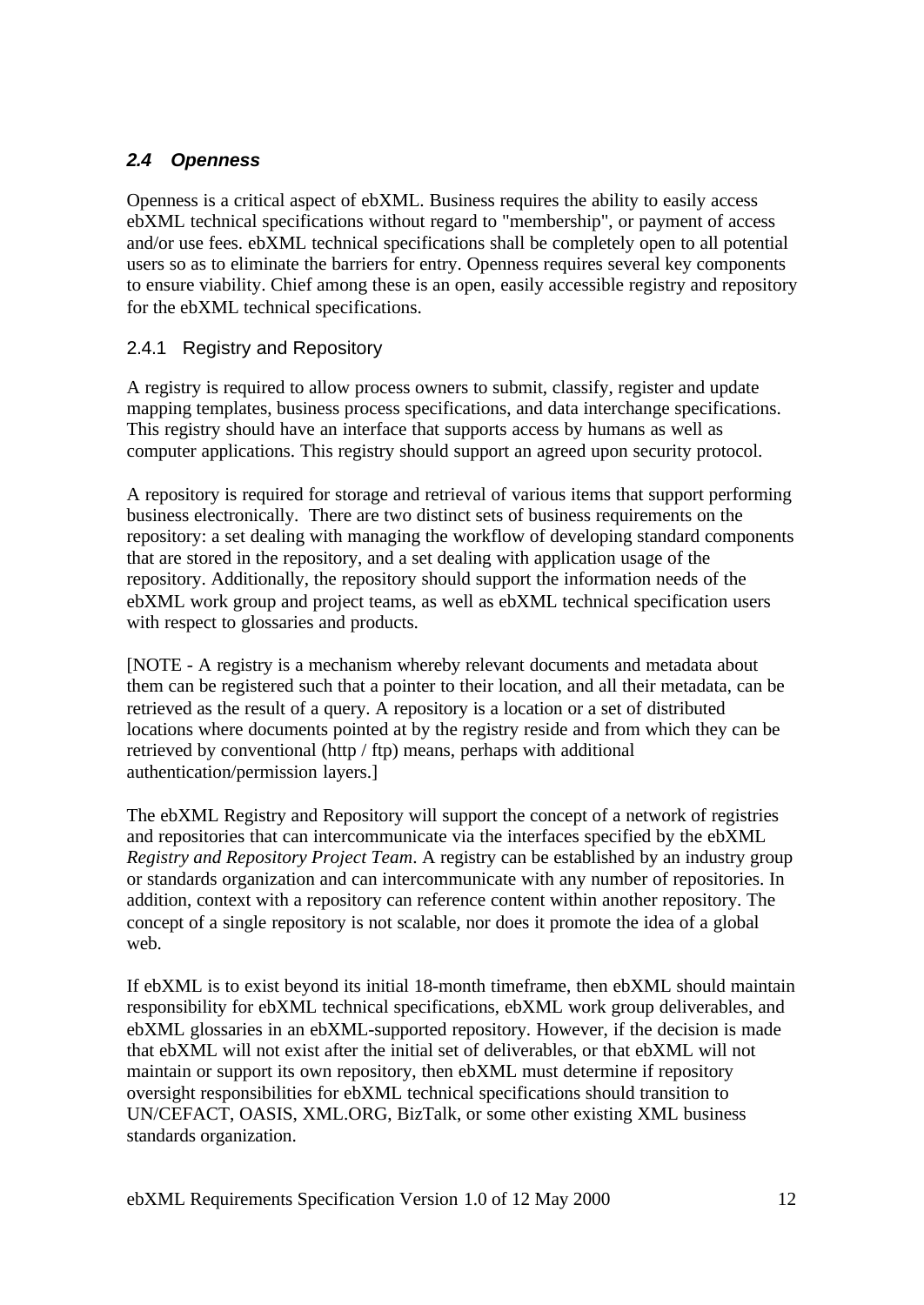## *2.5 Usability/Interoperability*

Usability and interoperability of the ebXML technical framework are critical business requirements. Components of usability and interoperability are architecture; transport, routing, and packaging; extensibility; and leveraging existing technology. Each of these is addressed in the following sub-sections.

#### 2.5.1 Architecture

This is a primary requirement of the ebXML initiative. To maximize interoperability, the ebXML architecture will support

- ♦ Common Business Processes Both entities involved in the exchange of data must be engaged in executing the same transaction in the context of a business process
- ♦ Common Semantics Common meaning, as distinct from words, expression, or presentation
- ♦ Common Vocabulary A direct correspondence between words and meaning
- ♦ Common Character Encoding

[NOTE - UNICODE, which is specified in the W3C XML Version 1.0 technical specification, provides this.]

- ♦ Common Expression Common set of XML element names, attributes and common usage of those attributes, common approach to document structure
- ♦ Common Security Implementations
- ♦ Common Data Transfer Protocol
- ♦ Common Network Layer

[NOTE - As with other non-functional requirements, some aspects of achieving interoperability may conflict with other non-functional requirements. Where a requirement is not met, software can usually be developed to provide a bridge. However, such bridges may increase costs of development, implementation, or both, and conflict with cost minimization. In other cases, achieving interoperability enhances other requirements. For example, maximizing interoperability helps to achieve platform independence.]

## 2.5.2 Transport, Routing, & Packaging

Any exchange of business information requires fully described transport, routing, and packaging methodologies. These descriptions should be based on a program language definition independent of the service interface required for systems to control the messaging system for the purpose of sending and receiving messages. These descriptions should identify the behavior of the messaging system required to: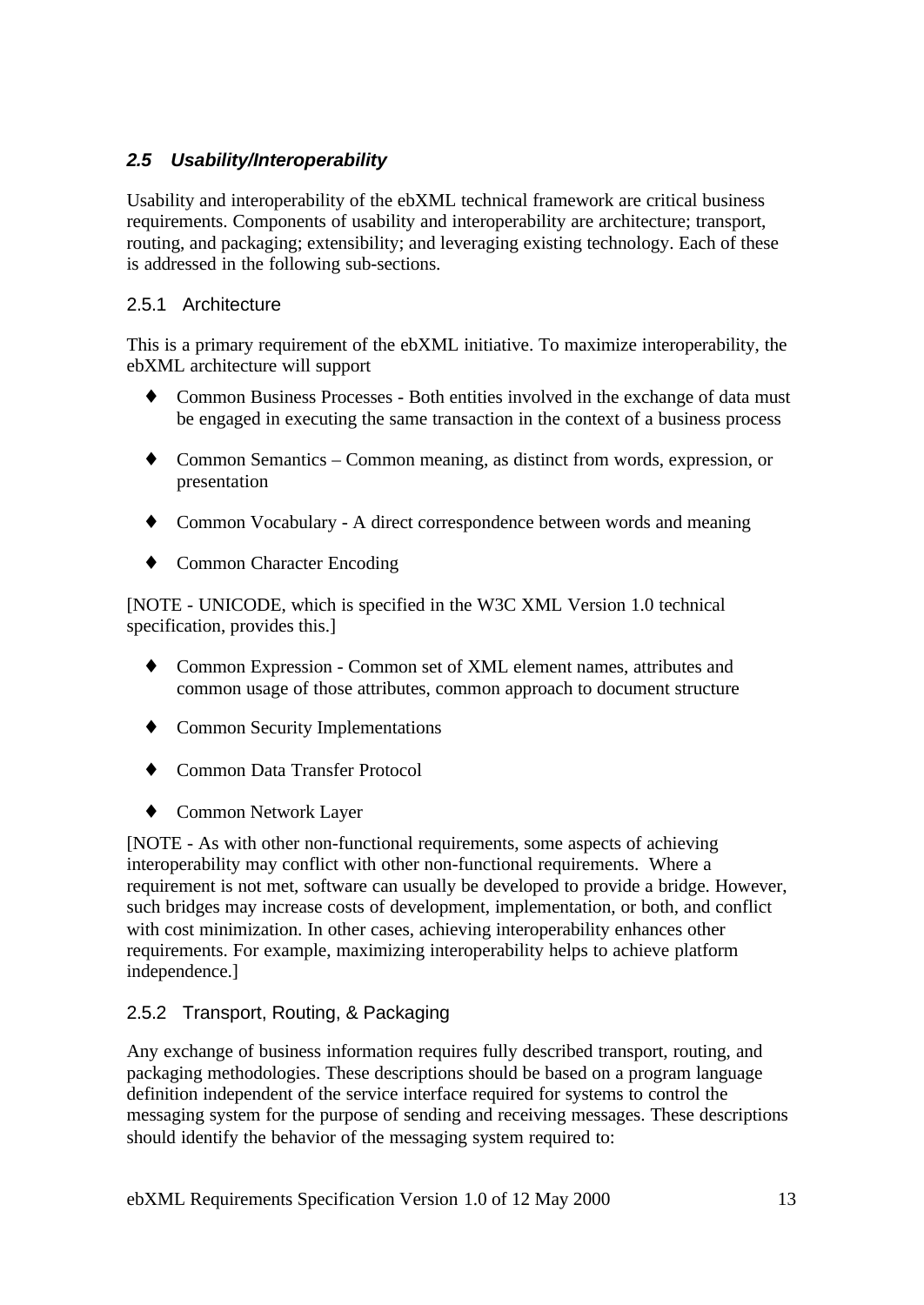- Realize reliable secure sending and receiving of messages over any network capable of carrying XML
- ♦ Support syntax neutral definition of the information that needs to be held in the supporting messaging policy repository
- ♦ Detail the format and structure of the wrapper, header, and any other data within the message - to include signatures and encryption
- ♦ Query ebXML servers for the services they support

#### 2.5.3 Extensibility

Businesses seek solutions that provide for a certain level of customization beyond core standards. This extensibility is necessary to ensure internally unique business process requirements can be addressed beyond the scope of standards used for information exchanges between businesses. One example of this requirement is customization beyond core standards to support exchanges within an enterprise. Another is customization to support application/database to human exchanges. ebXML must ensure extensibility is facilitated while ensuring conformance with core standards.

## 2.5.4 Leveraging Existing Technology

Leveraging existing technology encompasses both the ability to inter-operate with existing technology as well as the ability to migrate to the new technology. Each of these is discussed in the following sub-sections.

#### 2.5.4.1 Compatibility with existing Technology and EB standards and practices

Businesses already have in place extensive EDI architectures and business solutions based on accredited EDI standards; and customized sub-sets in the form of implementation conventions based on those standards. Additionally, many businesses are implementing XML solutions that are based on the technical specifications issued by the World Wide Web Consortium (W3C) and the XML-based business standards of various competing XML groups—such as RosettaNet, BizTalk, XML.ORG, the Open Applications Group (OAG). Although the ebXML solution will facilitate a single global market, and although its technical framework will provide a single set of technical specifications, businesses will still require the ability to inter-operate their existing EDI and XML solutions with solutions built on the ebXML framework.

As part of compatibility, businesses require a technical framework that reuses common elements regardless of syntax. To ensure a syntax neutral solution, ebXML must identify and define those items considered common across XML business data exchanges. Common items are semantic units at any level that stay consistent across contexts, and therefore are reusable both within and between business exchange messages. Business process models will help define common items and provide their context. This context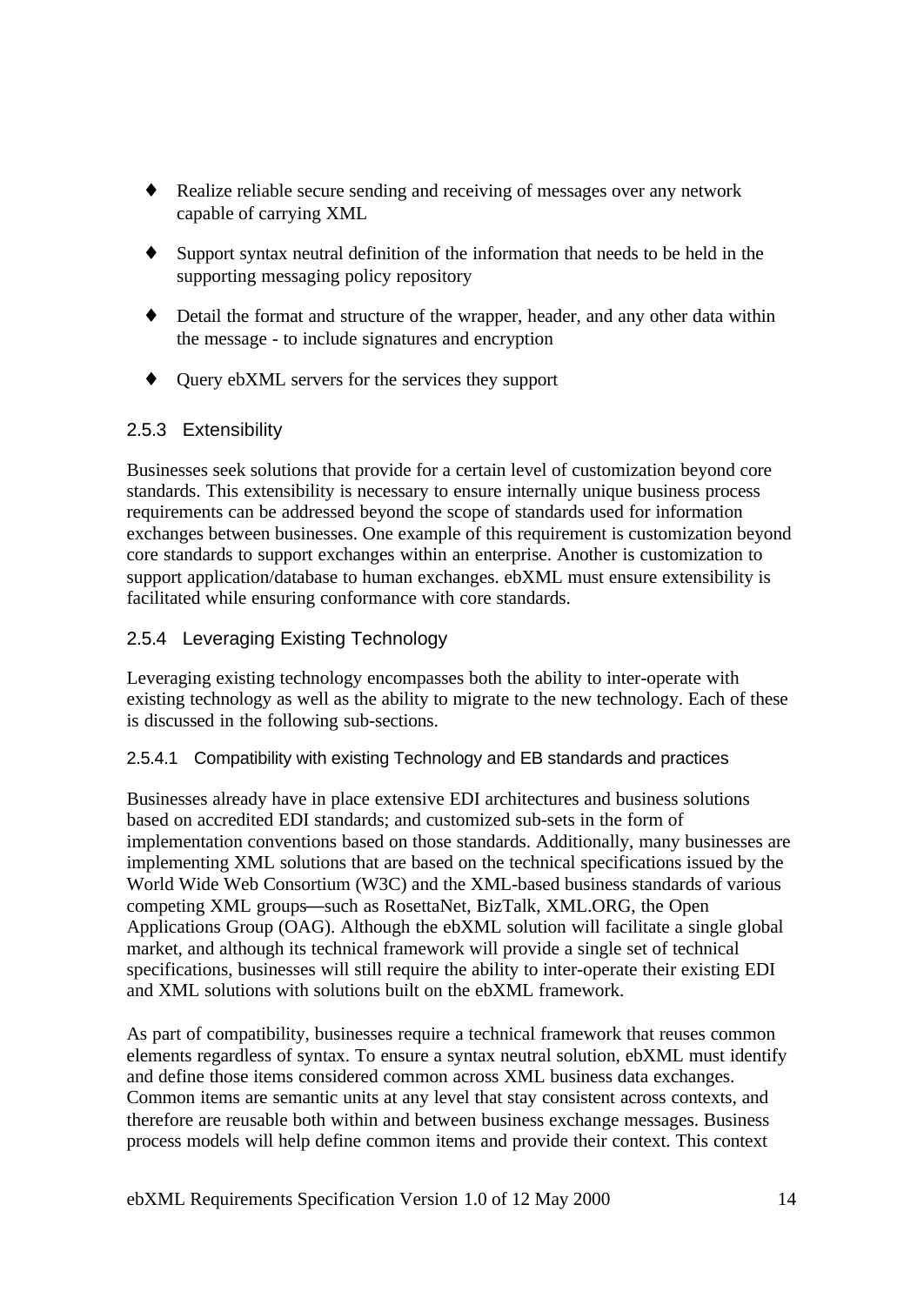will in turn define the precise use of common items in messages exchanged among parties. ebXML should describe these items in terms that are independent of implementation syntax. This syntax neutral approach will enable their reuse for not only XML documents, but other syntax-based transactions as well. The ebXML technical framework should adopt—or if needed, develop—a methodology to consistently build or derive core components, including methods to encourage reuse and provide for extensions. ebXML should identify element names that can apply across business processes and contexts yet still allow for translation into leading spoken languages. All ebXML work will generate the content of core components independent of implementation syntax, but with references to data structures in XML messages and EDI transactions. The ebXML solution will identify attributes that describe the context of the components also in terms independent of syntax.

#### 2.5.4.2 Migration from existing EDI and XML solutions

Businesses seek maximum interoperability between their applications and trading partner applications. This can be achieved by a single way of doing business electronically, i.e., a single standard for using XML for electronic business. However, many businesses also have a considerable investment in existing standards based EDI and emerging XML business approaches. These businesses require a mechanism and migration path for accommodating legacy EDI solutions based on accredited standards and XML solutions already in progress or implemented. Although migration from existing EDI and XML solutions is a key element of ebXML, the ebXML solution will ensure maximizing interoperability takes precedence in developing the ebXML technical specifications.

[NOTE - It is beyond the current scope of the ebXML initiative to develop specific migration and transformation methods to include mapping services, communication channels, and architecture support from traditional EDI architectures.]

#### *2.6 Security*

Aspects of security may be required at both a session layer (i.e., for the duration of a network session in which data is exchanged) or be applied to a single, stand-alone document instance. In addition, application of security to a particular exchange or document instance must be determined by the business needs, and allow unrestricted and unsecured interchanges as the default. All, some, or no security features may be required in any particular exchange of business information. Additionally, the following requirements must be addressed:

- Confidentiality Only sender and receiver can interpret document contents
- ♦ Authentication of sender Assurance of the sender's identity
- ♦ Authentication of receiver Assurance of the receiver's identity
- ♦ Integrity Assurance that the message contents have not been altered
- ♦ Non-repudiation of Origin The sender can not deny having sent the message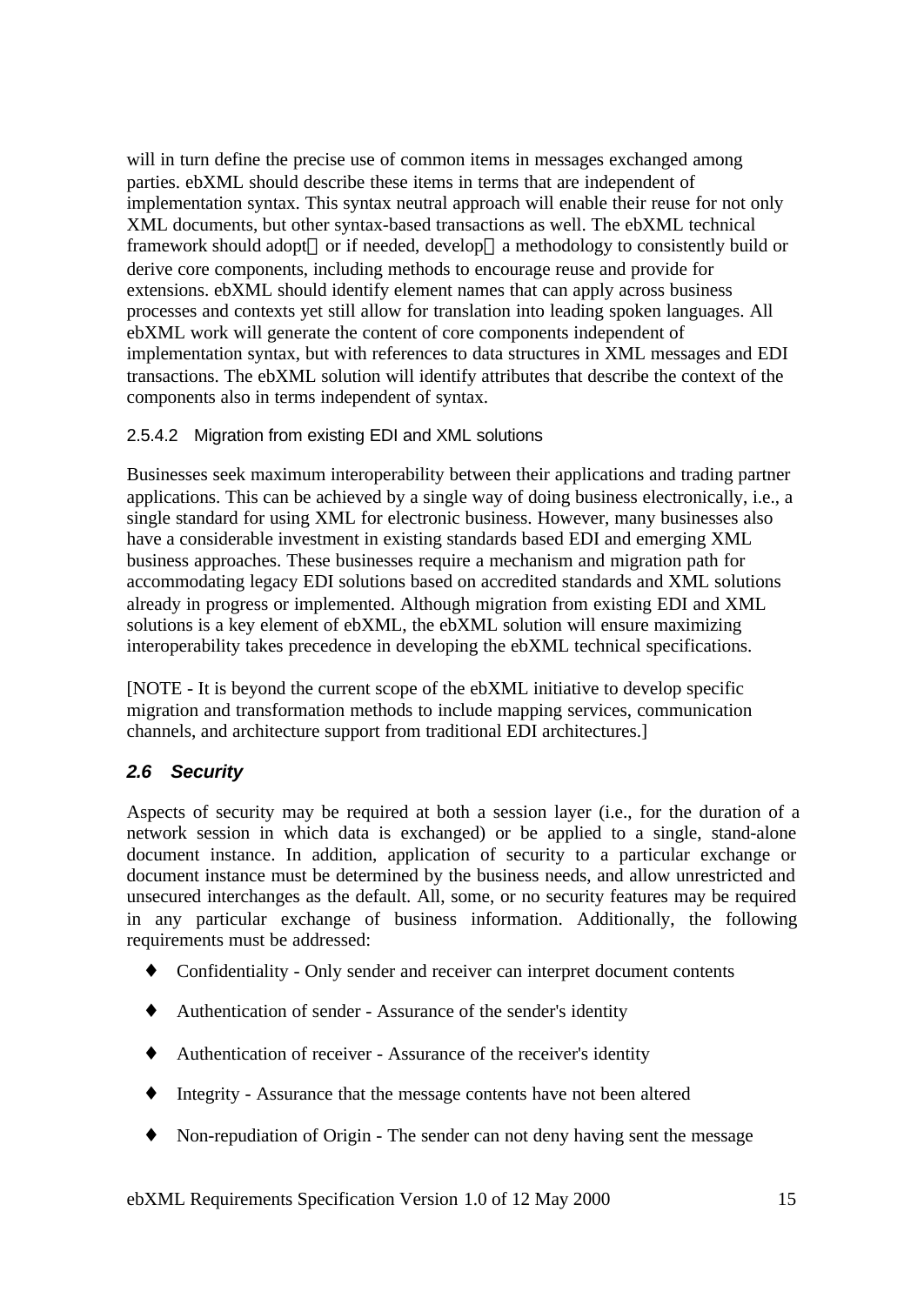- ♦ Non-repudiation of Receipt The receiver can not deny having received the message
- ♦ Archiving It must be possible to reconstruct the semantic intent of a document several years after the creation of the document

[NOTE - The archiving, Authentication and Non-Repudiation of Origin and Receipt may be performed by a trusted third party through which the Parties to a transaction agree to channel transaction messages in order to provide independent historical proof that the transaction took place at a specific time and on specific terms.]

[NOTE - This time period is subject to the archiving and record retention requirements of particular situations. In general, businesses might require archiving and retrieval of up to 30 years after document creation.]

## *2.7 Legal*

Beyond the security requirements identified in section 2.6, the following additional legal requirements exist:

- Comply with the requirements of UN/CEFACT recommendation 14 -*Authentication of Trade Documents by Means Other Than Signature*
- ♦ Provide versioning support to facilitate reconstructing the semantic meaning of transactions in accordance with the underlying transaction format used
- ♦ Ensure full audit capability is supported
- ♦ Ensure all transmitted data is well defined by a minimal set of metadata
- ♦ Ensure a mechanism provides for identifying completeness of a transaction

## *2.8 Digital Signatures*

Digital signatures, or electronic signatures, have security and legal implications that directly impact on electronic business requirements. As more and more government bodies define digital signatures, and enact legislation that adopts such techniques as having the same force of law as traditional signatures, new technology solutions must accommodate these business requirements. The following definition is taken from California Civil Code (adding s. 1633) (1999 CA SB 1124) -

*"Digital signature," for the purposes of this section, means an electronic identifier, created by a computer, that is intended by the party using it to have the same force and effect as the use of a manual signature. The use of a digital signature shall have the same force or effect as a manual signature if it embodies all of the following attributes:*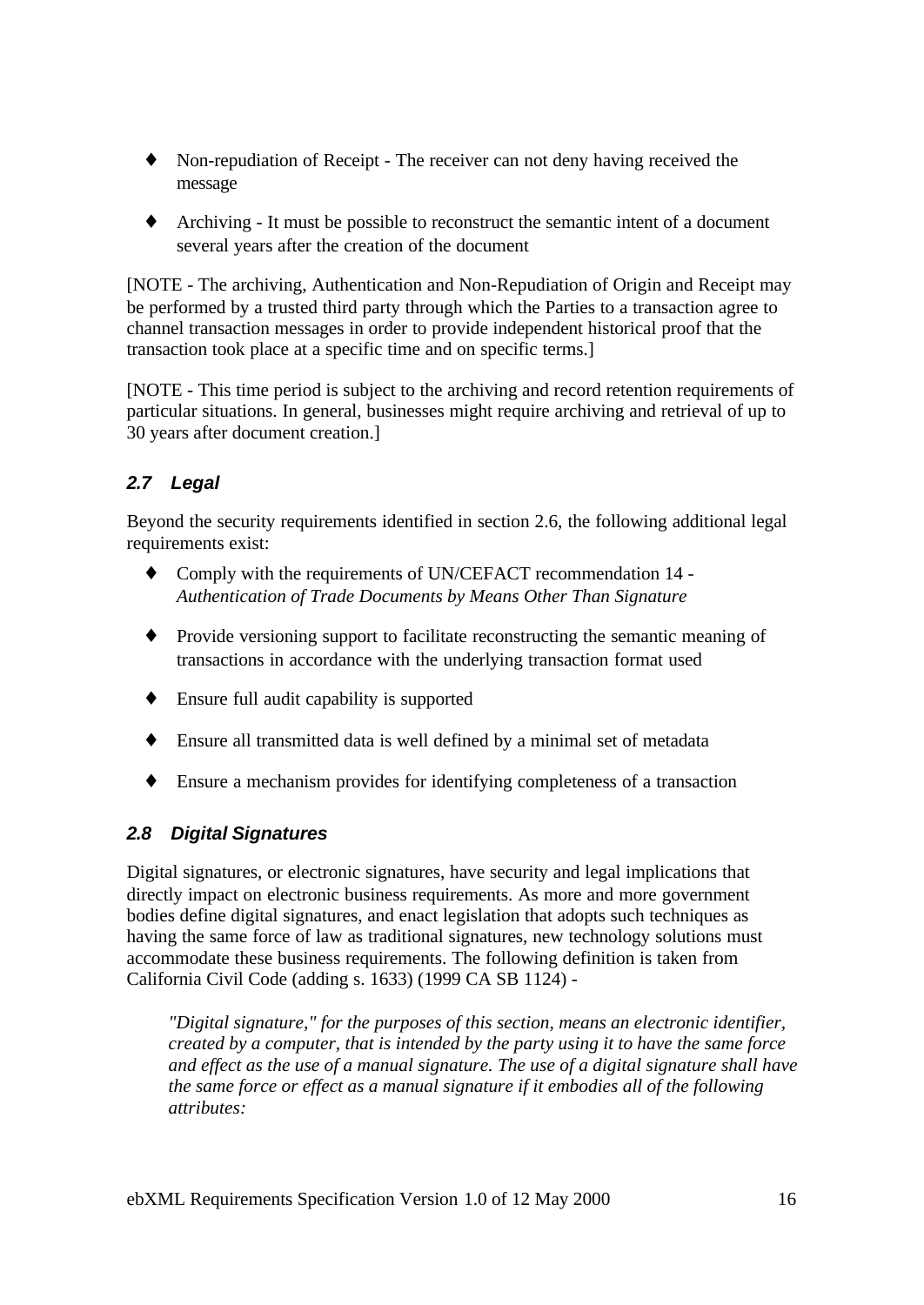- *(1) It is unique to the person using it.*
- *(2) It is capable of verification.*
- *(3) It is under the sole control of the person using it.*
- *(4) It is linked to data in a manner that if the data is changed, the digital signature is invalidated."*

The ebXML technical framework must support electronic transactions that provide for digital signatures at an appropriate level within the transaction to meet requirements of both the sender and receiver in keeping with the forgoing definition and attributes.

#### *2.9 Management*

If ebXML is to be successful in both the short and long term, and if the ebXML technical framework is to be adopted by the international business community, then management issues associated with both organizational structure and participation must be addressed. The following sub-sections identify the business requirements for each of these areas.

#### 2.9.1 Organizational Structure

The ebXML initiative is an eighteen-month effort to develop a technical framework. To ensure efficiency of operation and success in achieving the ebXML vision, sufficient organizational controls must be put in-place as quickly as possible. Further, there exists the possibility that ebXML will become more than a short term initiative. As such, long term requirements for managing ebXML must be defined and addressed in the near term to ensure a smooth transition from short to long term management. Further, if such a long-term organization becomes reality, processes must be adopted for recasting ebXML as an internationally accredited standards body.

#### 2.9.2 Participation

The ebXML initiative relies heavily on technical expert participation. This participation must be free of organizational requirements that restrict or otherwise inhibit participation of anyone. Further, participation should be limited to the individual and not at the organizational level. This will ensure each technical expert is given an equal footing in the organization, management, and work effort of ebXML.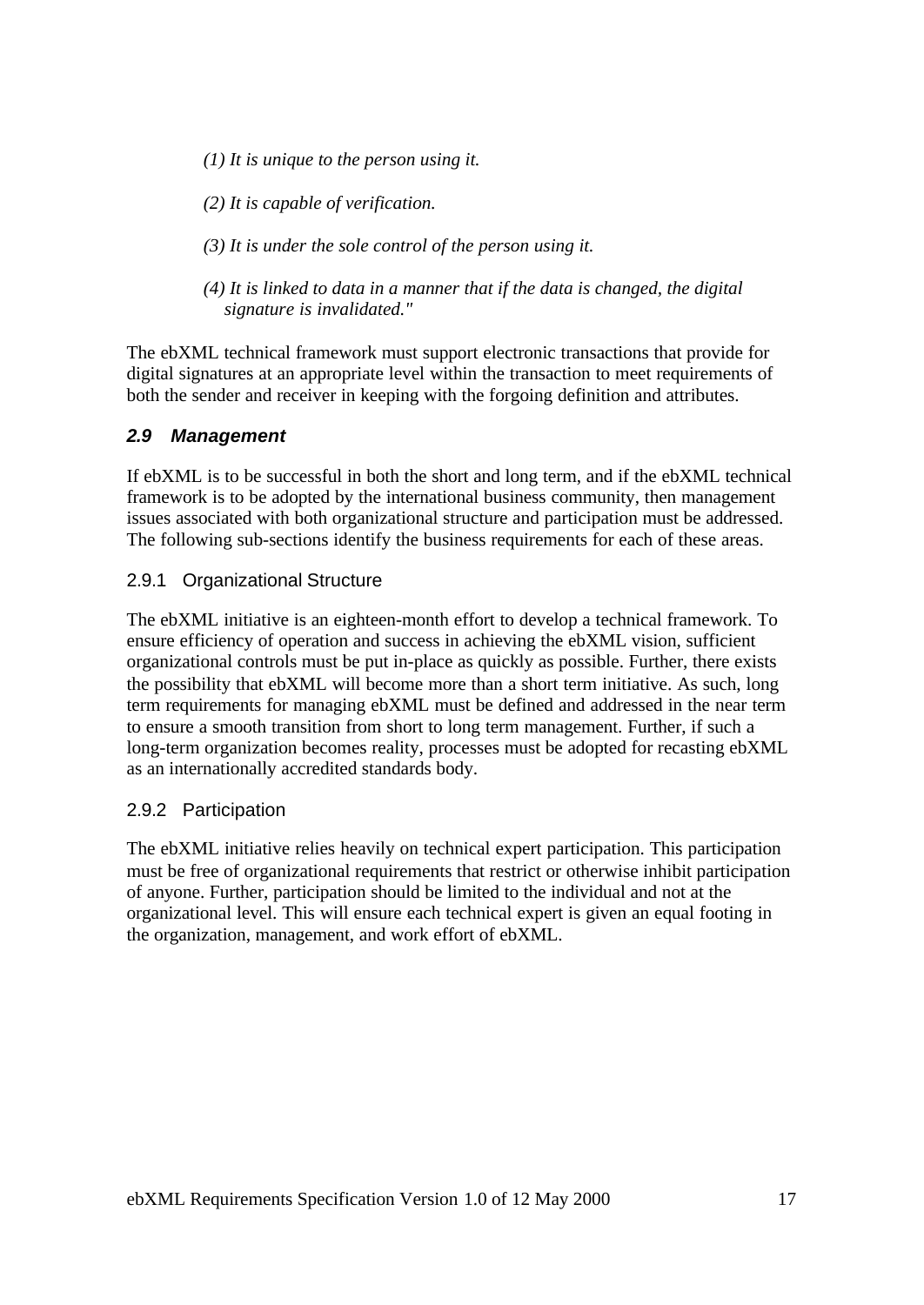## **3 ebXML Technical Framework Requirements**

This section identifies specific requirements for achieving the ebXML technical framework through the work of each of the ebXML project teams. These requirements have been developed in close coordination with those project teams to ensure consensus on their content. These high level requirements are closely aligned with the business requirements in section two of this document and are consistent with the vision, purpose, scope and guiding principles contained in section one. These high level requirements are carefully designed to provide a road map for the respective project teams as they drill down to more detailed requirements in preparation for developing their ebXML deliverables. As each of these deliverables becomes a reality, they will contribute to the developing ebXML technical specifications as part of building the ebXML technical framework as illustrated in Figure 3-1.



#### **Figure 3-1 ebXML Technical Framework**

## *3.1 General Requirements*

The following general requirements, in conjunction with the business requirements stated in section two, apply to each project team. Deliverables for each of the project teams must -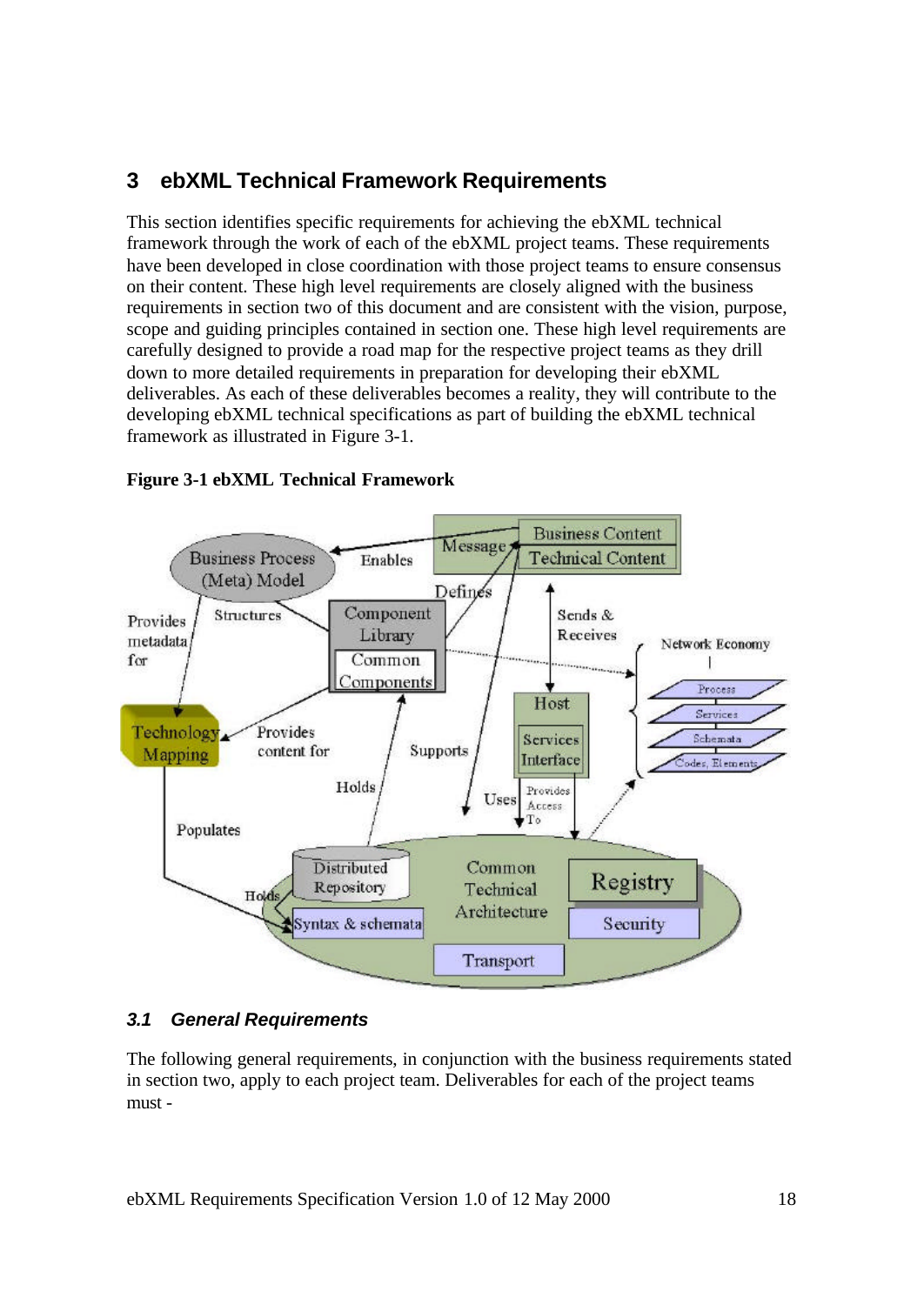- ♦ Be developed in compliance with the purpose, scope, and guiding principles identified in Section 1
- Meet the business needs articulated in section two
- ♦ Be fully compliant with approved ebXML technical specifications
- Clearly identify core, mandatory features, and optional features
- ♦ Clearly define compliance requirements
- Support the requirements of each project team as identified in the following subsections.

#### *3.2 Requirements*

The *Requirements Project Team's* initial task was to produce this *ebXML Requirements Specification*. In addition, the *Requirements Project Team* will:

- Develop follow-on requirements documents in support of the ebXML Executive Committee and ebXML Steering Committee that meet the requirements contained in section 4 of this document
- ♦ Review, evaluate, and assimilate follow-on requirements submitted by external organizations for consideration by ebXML
- ♦ Provide assistance as required to the *Technical Coordination and Support Project Team* on ebXML requirements issues

## *3.3 Business Process*

The *Business Process Project Team* detailed requirements and deliverables will:

- ♦ Provide a technical specification for business process definition (BPDS), enabling an organization to express its business processes so that they are understandable by other organizations, thereby enabling integration of business processes (See for example eCo strategic framework- services and interactions)
- ♦ Provide an explicitly specified process metamodel that is not merely implied by instantiations or derivations
	- $\bar{\tau}$  the metamodel shall provide set of rules to define the business processes—rules, semantics and syntax
- ◆ Provide a BPDS that is usable -
	- 7 globally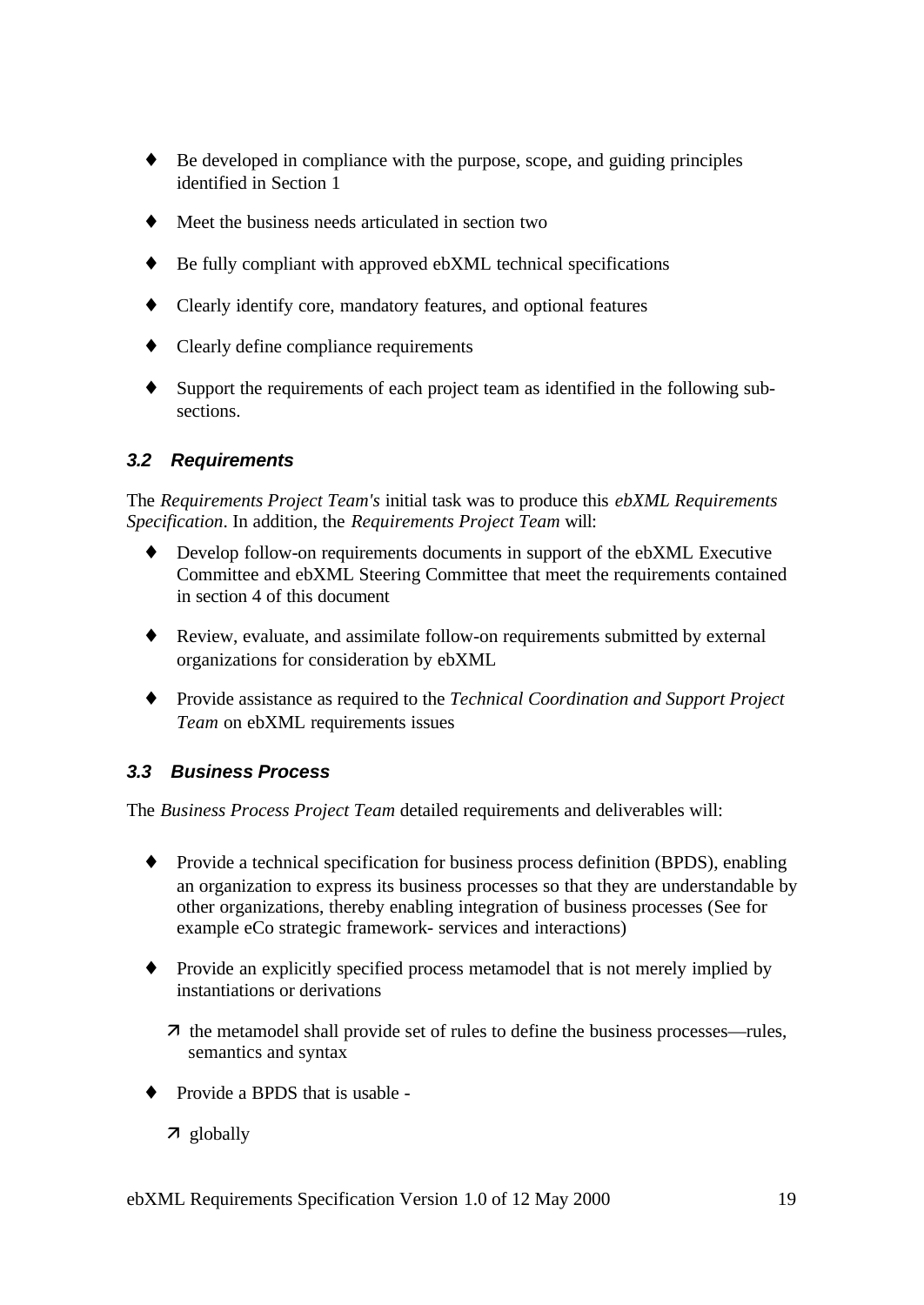- $\n *7*\n cross-industry\n$
- $\overline{z}$  by small, medium, and large organizations
- $\overline{\phantom{a}}$  by for-profit and government and/or non-profit organizations
- ♦ Provide a BPDS that enables an organization to express its business processes to such an extent that other organizations can discover -
	- $\overline{\mathcal{A}}$  the kind of organization the process belongs to
	- $\overline{\mathcal{A}}$  the business processes belonging to an organization
	- $\lambda$  the interaction points in the organization's business process in order to determine whether and how to engage in business
	- $\overline{\mathcal{A}}$  the kinds of information exchanges required to conduct a particular interaction in the business process
	- $\bar{\lambda}$  company interactions and services and categorize them
- ♦ Provide for BPDS compatibility by
	- allowing for forward migration from existing frameworks to the degree possible
	- $\bar{\lambda}$  carrying forward accumulated best of breed experience such as —OAG, RosettaNet, HL7—into the ebXML "superset"
	- enabling mapability between content provider defined processes
	- enabling organizations or industry verticals to be able to compare business processes
- ♦ Provide for BPDS re-usability/extensibility by
	- $\lambda$  allowing a company to 're-use' and extend standard, template, or actual business processes as starting points for definition of specific business processes
	- $\bar{\theta}$  encouraging industry verticals to base their model on the high level framework
	- 7 supporting re-usable data components
	- $\bar{\lambda}$  supporting re-usable process components
- ♦ Enable business processes to be accessible and readable by
	- 7 making BPDS-based processes machine readable
	- 7 expressing processes defined under BPDS in parsable, navigable XML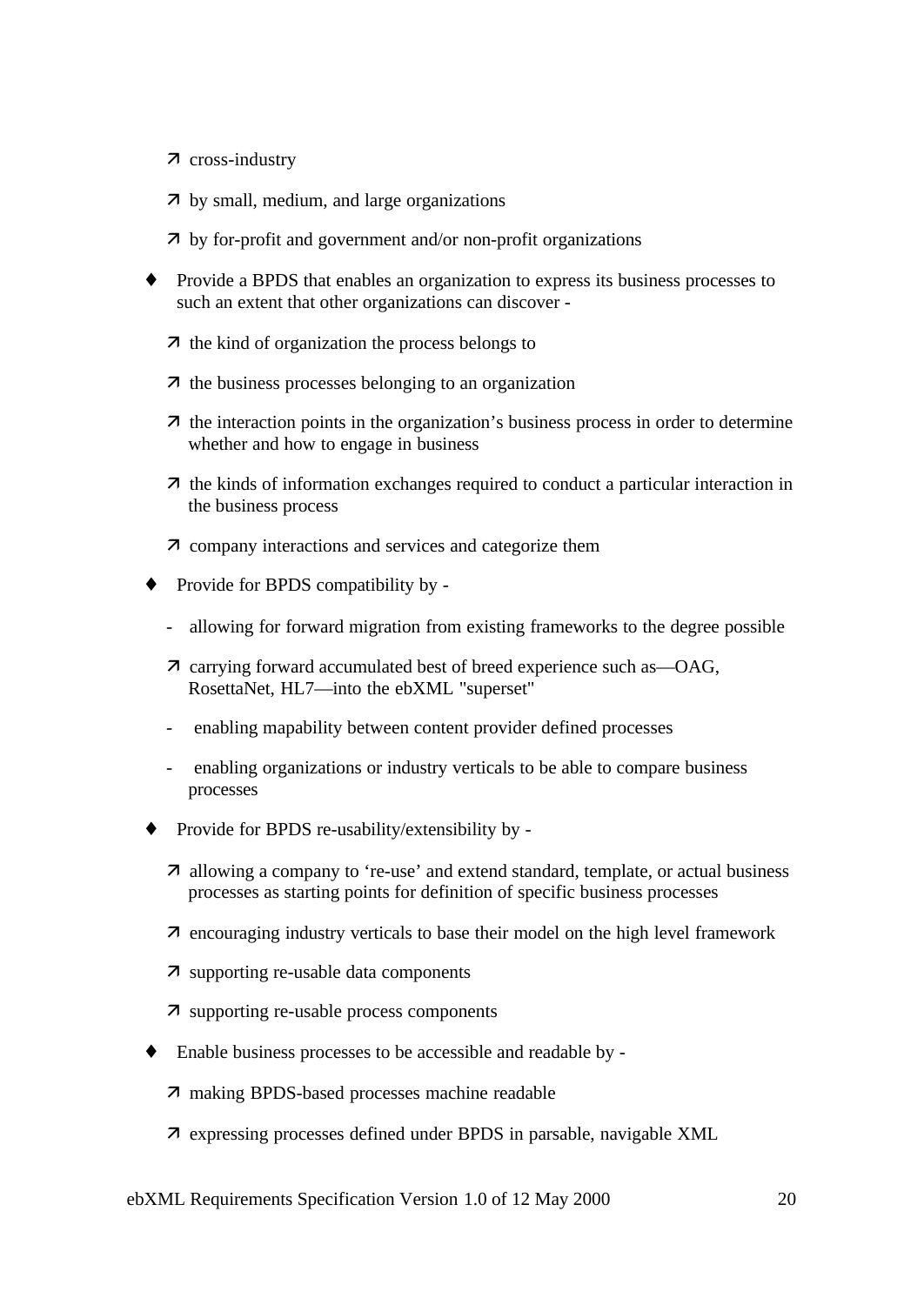- 7 making processes defined under BPDS visually (diagrammatically) viewable
- **7** Identifying at least one industry standard based tool or technique, through which BPDS compliant processes can be defined through diagrammatic drawing
- ♦ Provide a process to create and maintain a -

[NOTE - this process will be developed in coordination with the *Core Components Project Team's* developing process for identifying core components.

- **7** glossary of terms related to business process methodology vocabulary such as functional, non-functional, vertical, message, segment, data type—using TMWG Unified Modeling Methodology document Annex 1 as a starting point
- $\overline{z}$  glossary of terms specific to each business process to be modeled
- ‰ glossary of XML tags
- $\overline{\mathcal{A}}$  library of documents based on identified services and interactions
- **7** web site for ready access to glossaries
- ♦ Be developed in conjunction with the *Registry and Repository Project Team* to incorporate technical specifications, models, and required glossaries into the ebXML repository

## *3.4 Technical Architecture*

-

The *Technical Architecture Project Team* detailed requirements and deliverables will:

- ♦ Provide a view for integration of business processes among ad-hoc or established independent business partners by electronic means
- ♦ Reduce the need for collaborative business partners to have individual and expensive prior agreement on how to integrate business processes
- ♦ Provide a high-level business-centric view of distributed e-business processes
- Specify the roles, interactions, and interfaces among the various ebXML specification components such as—the business process metamodel; core components; registry and repository; and message transport, routing, and packaging
- ♦ Allow for both business processes and enabling technologies to evolve independently while retaining long-term investments in both
- Integrate with new and legacy systems throughout the enterprise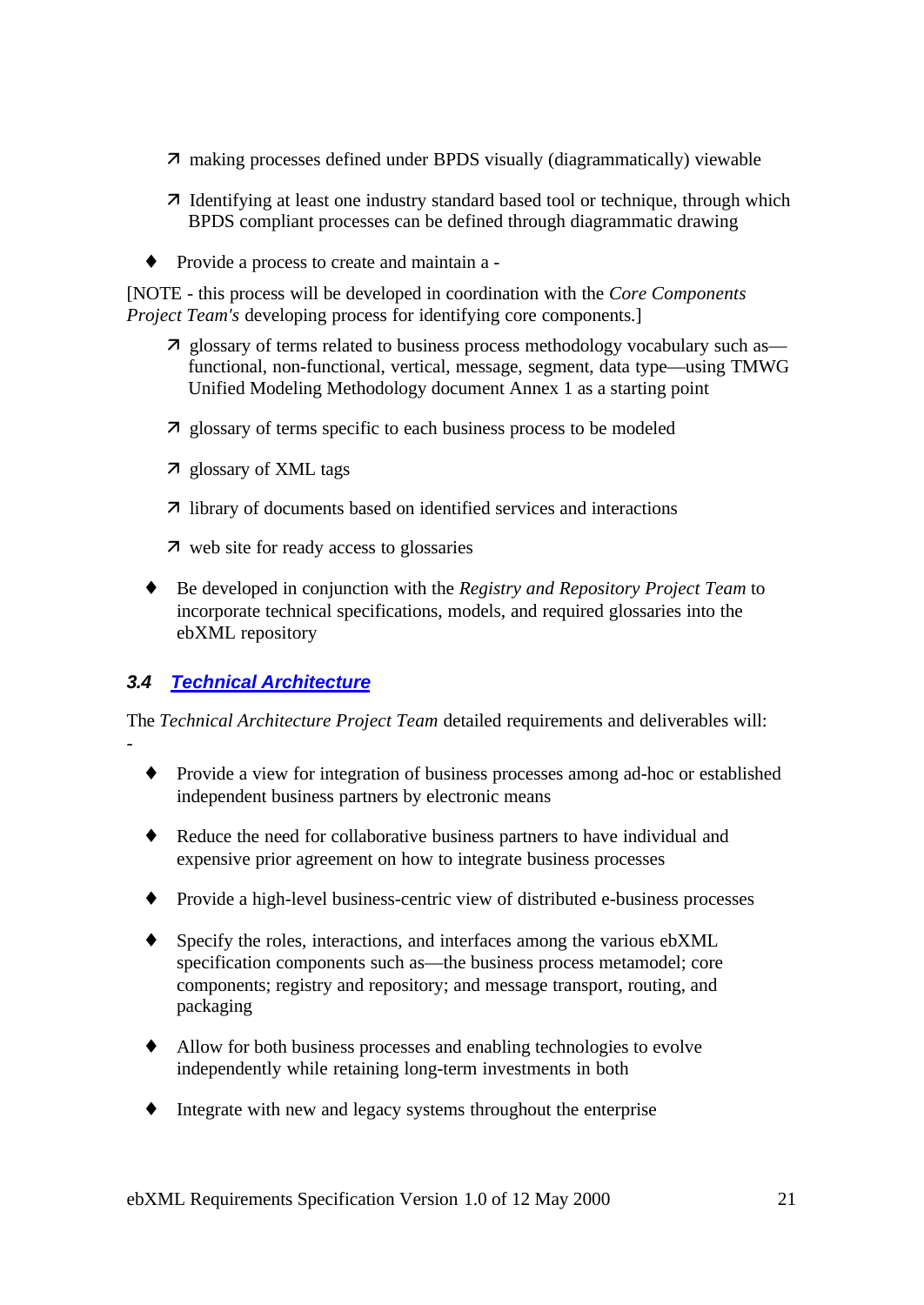- ♦ Leverage existing technologies and standards
- In coordination with BP process specification and core components identification, provide for naming conventions for technical and business content in the technical architecture
- ♦ Provide design guidelines for ebXML compliant messages

## *3.5 Core Components*

The *Core Components Project Team* detailed requirements and deliverables will:

- ♦ Be developed in conjunction with the *Business Process Project Team*
- ♦ Identify a methodology for describing core components within the framework of the Business Process metamodel
- ♦ Define core component content and structure
- $\triangle$  Support reuse and extensibility
- ♦ Provide methodology and examples for XML and EDI instantiation
- ♦ Enable creation of XML business standards

The *Core Components Project Team* will develop core components that will:

 $\triangle$  Be syntax independent

[NOTE - Core components will not be specifically aligned with any existing syntax based semantics such as ANSI ASC X12 or UN/EDIFACT]

- ♦ Be defined to ensure separation of common core components versus new extensions
- ♦ Incorporate where appropriate ISO/IEC 11179 rules
- ♦ Use semantics solutions that accommodate currently defined accredited EDI semantics where they add value
- ♦ Use a single consistent set of terminology
- ♦ Support context sensitive core components

## *3.6 Transport/Routing and Packaging*

The *Transport/Routing and Packaging Project Team* detailed requirements and deliverables will: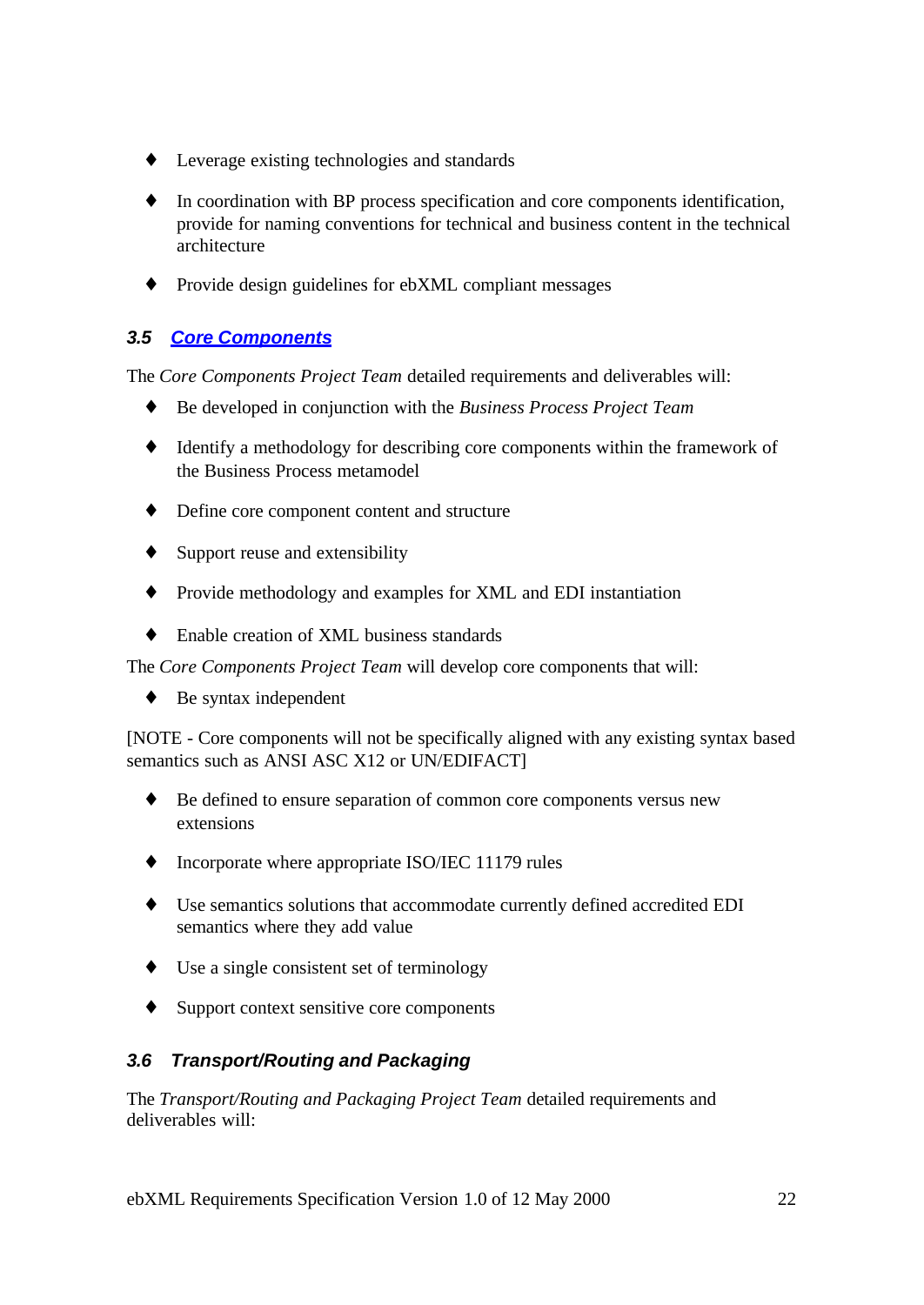- Specify how to envelope business documents in regard to -
	- 7 related messages in a collection
	- $\overline{\phantom{a}}$  physical and/or logical addressing of destination for messages
- Specify exchange at the application level
- Provide for flexible transaction boundaries
- ♦ Provide for reliable messaging and error handling
- ♦ Identify messaging routing
- Meet security requirements
- Provide for audit trails
- ♦ Define and meet acceptable levels of quality of service
- ♦ Support platform independent interoperability
- ♦ Support restart and recovery

[NOTE - for additional technical details, see the developing Transport, Routing, and Packaging requirements specification.]

## *3.7 Registry and Repository*

The *Registry and Repository Project Team* detailed requirements and deliverables will:

- ♦ Develop detailed blueprints for an ebXML repository that
	- 7 uses open management processes
	- $\overline{\mathbf{z}}$  has open and perpetually free access
	- $\overline{\mathbf{7}}$  has interfaces with other existing and planned XML business standards repositories
	- ‰ Supports technical specification and submission, development, and support
	- $\overline{z}$  Supports required and desired systems services
	- $\overline{\phantom{a}}$  Identifies the long-term strategy for ensuring the continued availability of the repository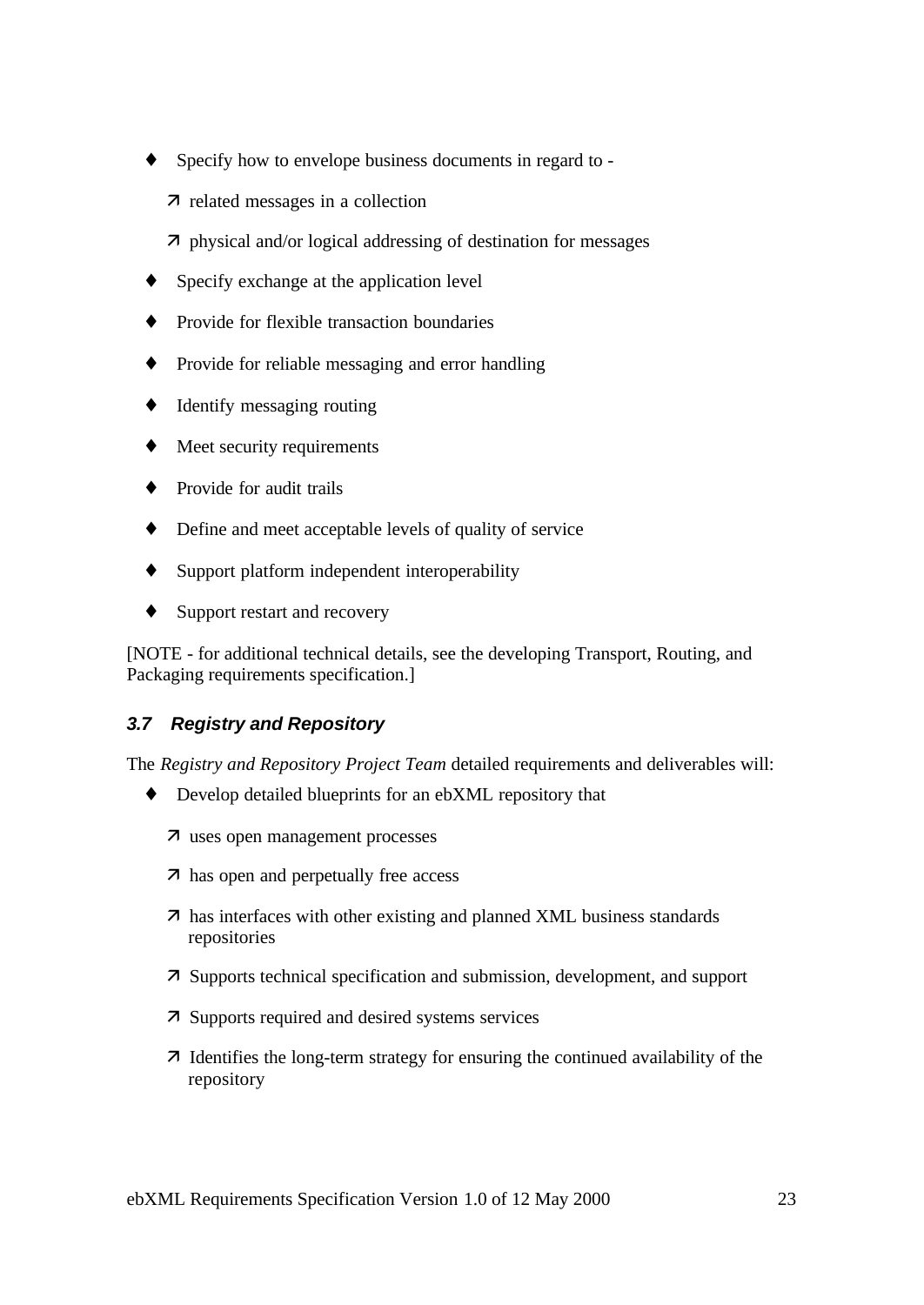## 3.7.1 Technical Specification Submission, Development, and Support

The registry and repository specifications will address

- Technical specification storage and retrieval for development and runtime views
- Support for mapping templates—enabling a migration path from existing standards to future ebXML standards
- ♦ Storage—the ability to store objects their original form, not limited to
	- 7 transaction definition, e.g., purchase Item
	- 7 document definition, e.g., purchase order
	- 7 classification schemes
	- 7 ontology sub-trees
	- 7 trading partner profile instances
	- 7 code lists
	- ‰ related data, example instances of document definitions, executable code, style sheets
	- $\bar{\tau}$  relationships between objects, e.g., storage of semantically equivalent objects
	- ‰ business models
- ♦ A flexible workflow to allow an existing specification to progress through varying sequences of classifications, e.g., progressing a company standard into an industry group and finally into an ebXML technical specification
- ♦ A method for defining what context data is being used in the business process, which may reside within the original package submission
- ♦ Change management facilities
- ♦ Enable hooks into a variety of modeling and development tools
- ♦ Support a role-based security model
- Support for work request submissions to store associated supporting materials in any electronic format, e.g., PowerPoint documents, audio files, images
- ♦ Indexing of data elements across all the specifications and vertical domains in the repository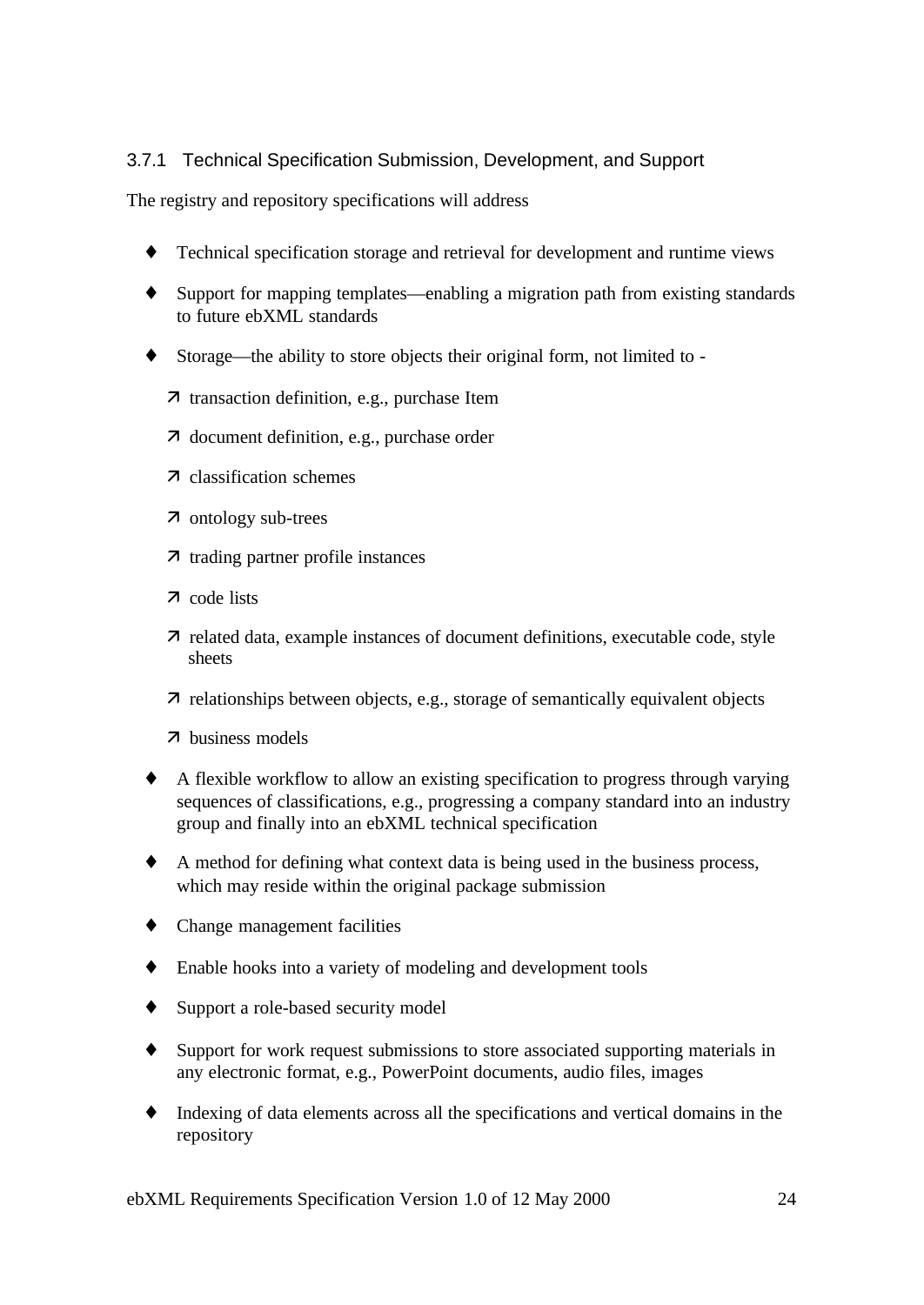### 3.7.2 System Services

System services consist of required and desired services. The registry and repository specifications will address both types

#### 3.7.2.1 Required Services

Required services include -

- Query services—the ability to send a request and retrieve results from a physical storage mechanism, e.g., exact or similar matches and navigation
- ♦ Workflow services—the ability to assign, route, sign-off, and define rules to support the workflow
- ♦ Logging services—the ability the store transactional and query events and metrics
- ♦ Repository Interface Discovery service—the ability to expose (sub)set of ebXML interfaces implemented by a repository
- ♦ Quality Assurance Service—the ability to validate content based on its classification

#### 3.7.2.2 Desired Services

Desired services include -

- Transformation services—the ability to transform objects into another form. (e.g., IDEF-1X to XMI, XMI to XML Schema)
- $\leftrightarrow$  ebXML information services
	- $\bar{\lambda}$  archives of previous ebXML technical specifications
	- $\overline{\phantom{a}}$  online access requirements of the other ebXML project teams as defined by their requirements and deliverables

## *3.8 Technical Coordination and Support*

The *Technical Coordination and Support Project Team* detailed requirements and deliverables will:

- ♦ Report on technical consistency of draft ebXML technical specifications
- Provide for ebXML glossary
- ♦ Research both internal and external XML initiatives and technologies in support of executive committee and project team requirements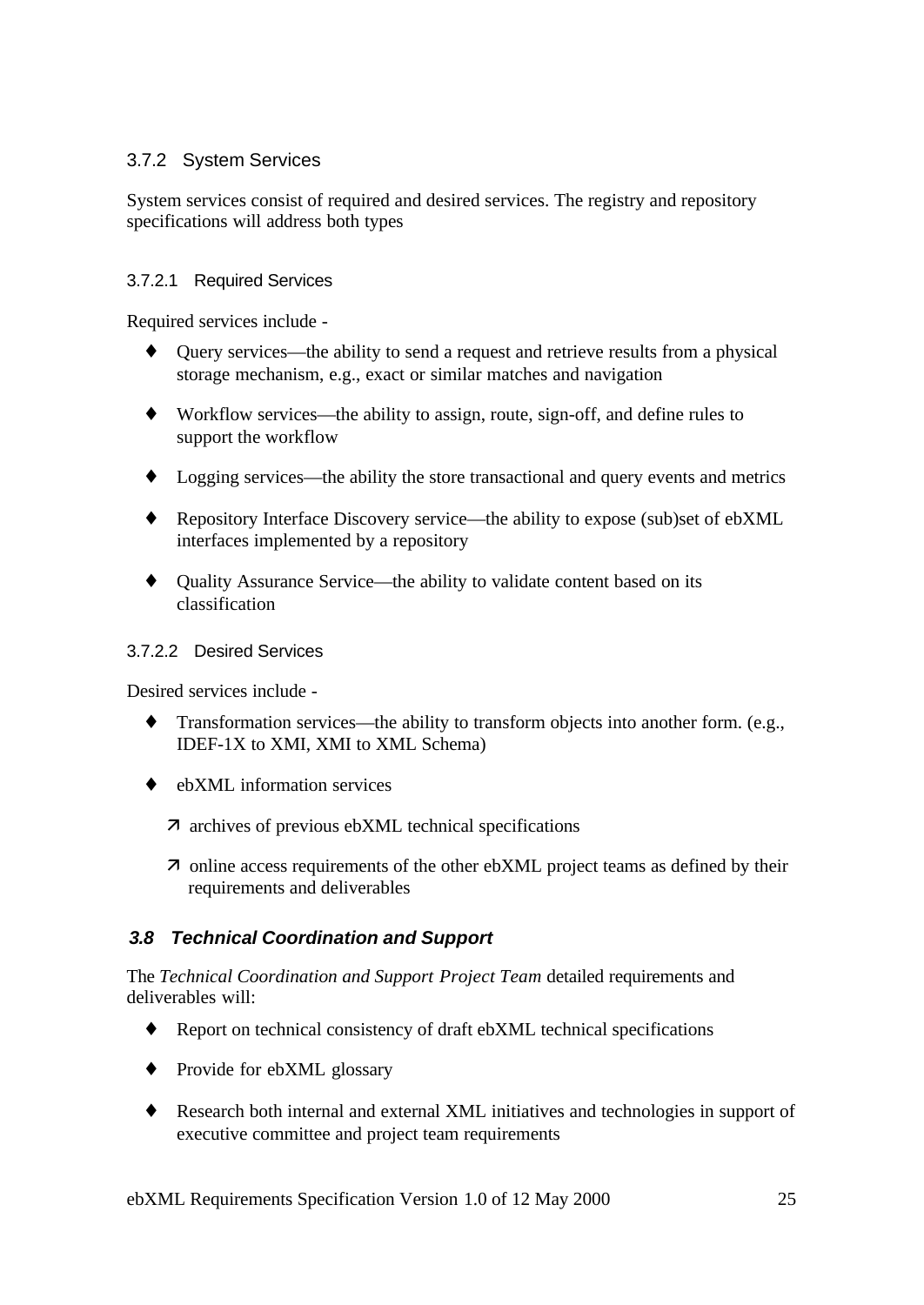#### *3.9 Marketing, Awareness and Education*

The true measure of success for ebXML will be in its adoption by the business community. To help facilitate that adoption, the *Marketing, Awareness and Education Project Team* deliverables will

- ♦ Create an ebXML awareness and education program
- ♦ Define general ebXML web site content
- ♦ Define ebXML web site look and feel
- ♦ Define allowable content of ebXML Project Team public pages
- ♦ Define and execute ebXML marketing communications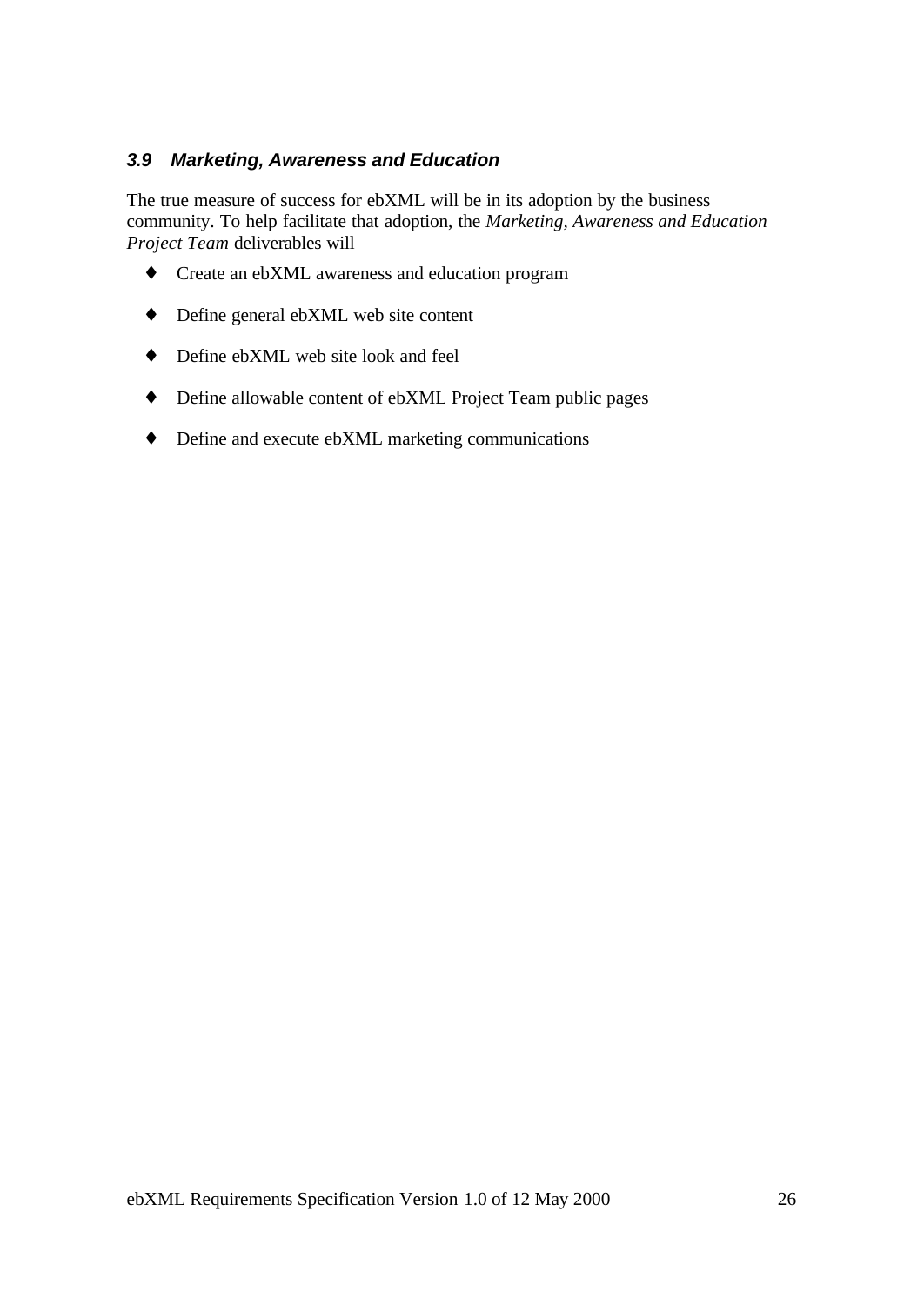## **4 ebXML Organizational and Procedural Requirements**

The ebXML executive committee must put in place organizational and procedural processes as soon as possible. These organizational and procedural processes are critical to enable the various ebXML project teams to make sound decisions in developing their requirements and deliverables. These organizational and procedural processes must:

- ♦ Facilitate the efforts of the *Requirements* and *Technical Coordination and Support Project Teams*
- ♦ Support each of the functional project teams to meet their requirements

In developing these organizational and procedural processes, the executive committee will

- Follow the purpose, scope, and guiding principles identified in Section 1
- ♦ Meet the business needs articulated in section two
- ♦ Facilitate the general requirements in section 3.1
- ♦ Support the requirements of each project team as identified in section 3

These organizational and procedural processes must provide for

- An open and consensus driven ebXML management process
- ♦ An open, timely, and consensus driven ebXML products development process that
	- 7 is responsive to business needs
	- $\overline{\mathbf{z}}$  has sufficient controls to prevent creation of equivalent components
- ♦ An open, timely, and consensus-driven ebXML technical specifications approval process that is responsive to business needs

Additionally, the Executive and Steering Committees, in conjunction with the full ebXML Work Group must determine:

- The requirements for short and long term ebXML relationships with UN/CEFACT, W3C, ANSI, ISO and other standards bodies
- ♦ The requirements for short and long term ebXML relationships with OASIS, BizTalk, , RosettaNet, OAG, and other XML business standards bodies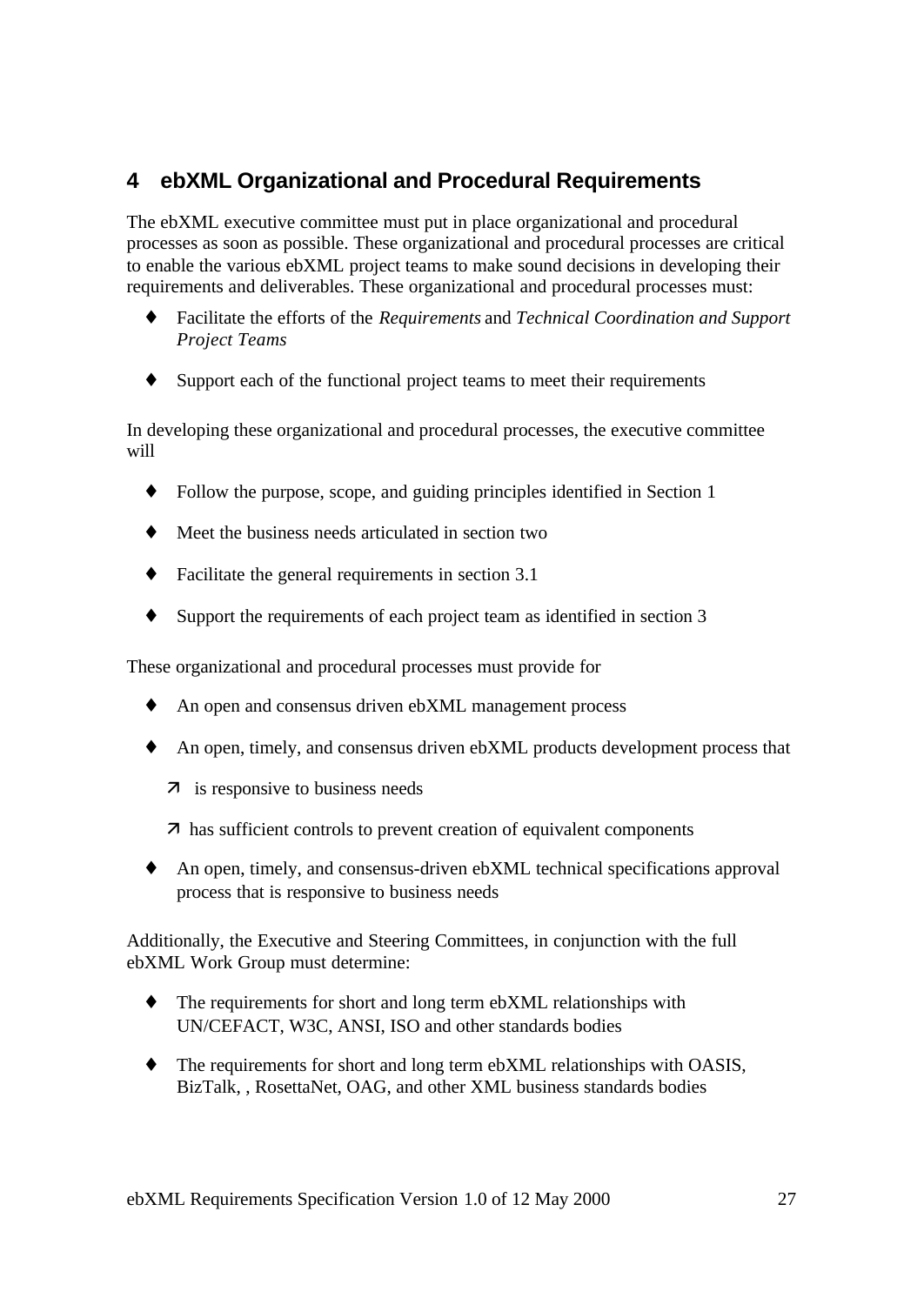- ♦ The appropriateness of moving ebXML technical specifications to recognized international standards under the cognizance of an international standards body
- ♦ The single body that is responsible for long term maintenance of the ebXML technical specifications, repository, and supporting mechanisms - OASIS, UN/CEFACT, or ebXML
- ♦ the process for long term maintenance of the ebXML technical specifications
- ♦ ebXML funding methodology
- ♦ the need for and definition of measures of success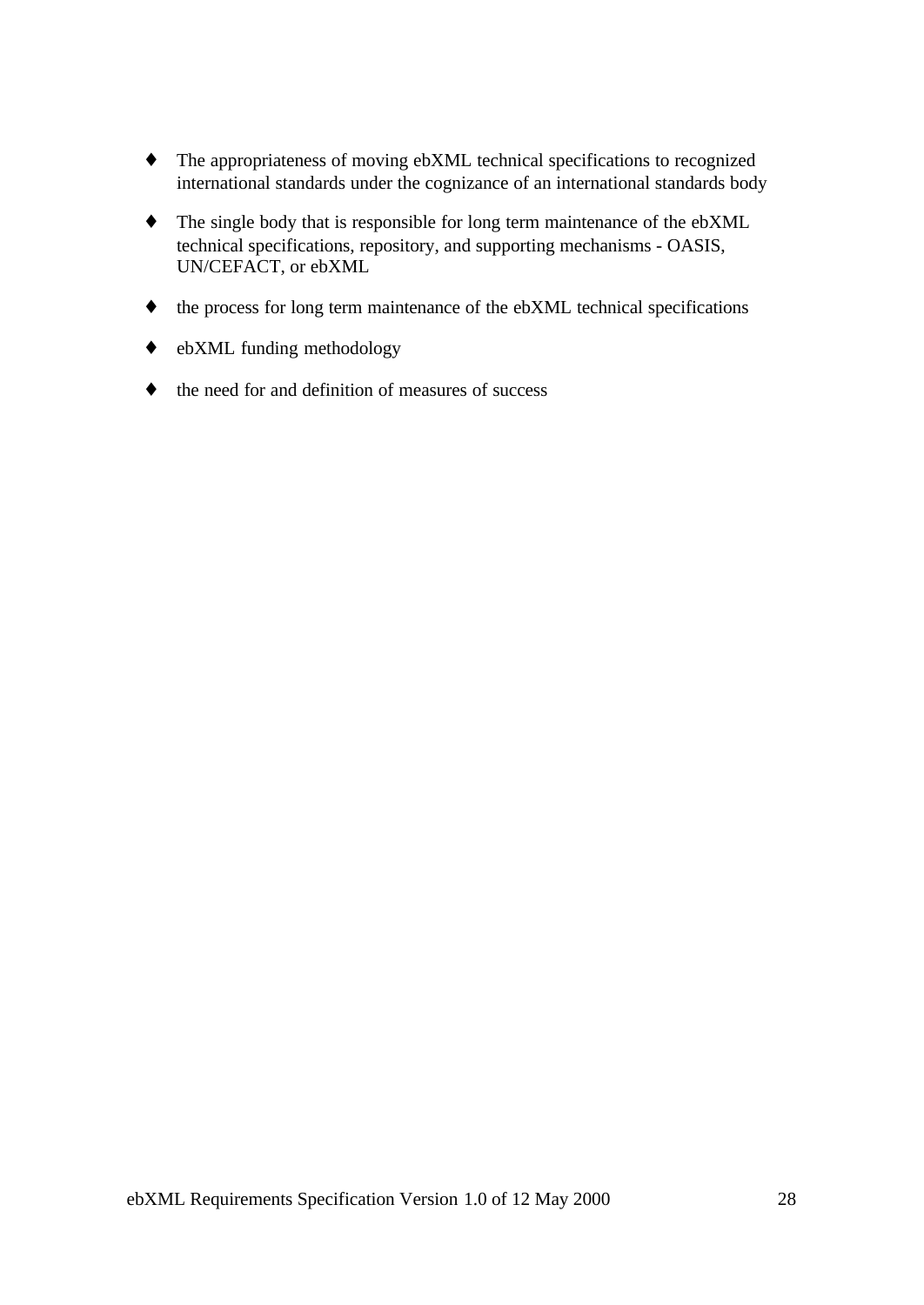## **5 ebXML Project Team Deliverables**

This section identifies the major specifications that will be delivered by each of the ebXML project teams. It also describes in general terms the expected nature of the various ebXML project team deliverables to guide each team in developing those deliverables and ensure a single consistent approach.

## *5.1 Major ebXML Technical Specifications*

The major ebXML technical specifications to be delivered consist of the:

- ♦ Technical Architecture Specification contains an overview of the technical infrastructure that comprises ebXML and itemize the design rules and guidelines
- ♦ Repository and Registry Specification includes functional specification and technical design, interfaces, services
- ♦ Transport, Routing and Packaging Specification addresses transport of ebXML messages, the means of security employed, and the physical construction of the messaging used within the scope of the ebXML system. Specific deliverables will include -
	- **7** message structure specification
	- 7 message header specification
	- 7 a textual API example
	- ‰ choreographic of messages
	- 7 security specification
- ♦ Business Process Modeling Specification the business process metamodel and the recommended methodology for using it
- ♦ Core Components Specification The set of ebXML core components and the prescribed methodology for deriving them

To assist in visualizing the above Figure 5-1 is a conceptual model of overall ebXML stack interactions.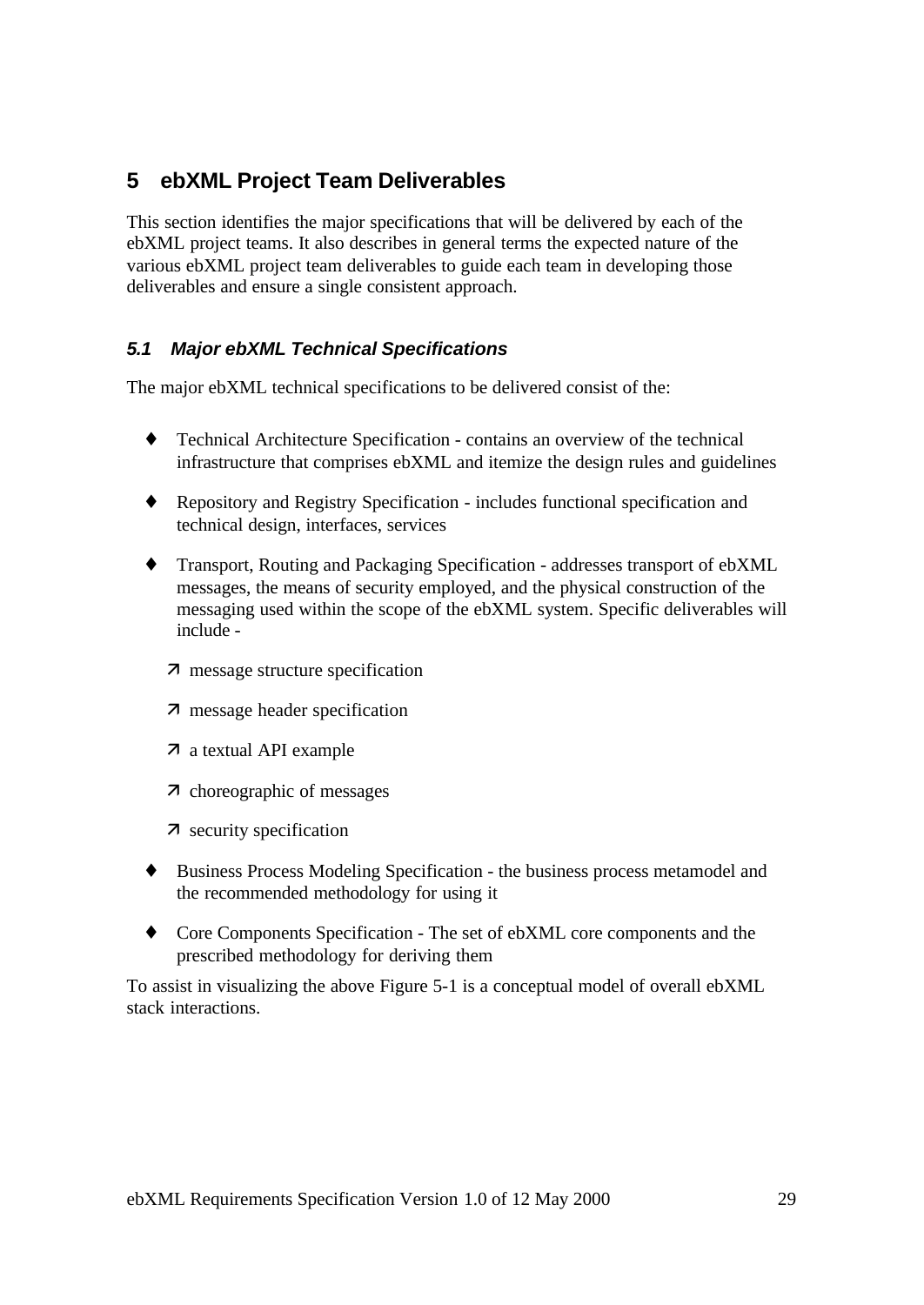#### **Figure 5-1. ebXML Stack Interactions**

| <b>Business Applications and Delivery</b> |  |
|-------------------------------------------|--|
| Systems (external to ebXML)               |  |
| <b>Business Process Methodology</b>       |  |
| <b>Core Components</b>                    |  |
| <b>Registry and Repository</b>            |  |
| Transport/Routing and Packaging           |  |
| <b>Technical Architecture</b>             |  |
|                                           |  |

Technology Base (external to ebXML)

#### *5.2 High Level Deliverables Descriptions*

The following high level deliverables descriptions are intended to facilitate the efforts of the *Technical Coordination and Support Project Team* in ensuring consistency in the output of the various functional project teams. These high-level deliverables descriptions are identified in Figure 5-2.

| Figure 5-2. ebXML Project Team Deliverable Content |  |  |  |
|----------------------------------------------------|--|--|--|
|----------------------------------------------------|--|--|--|

| <b>FOCUS AREA</b>                                                                                  | <b>WHAT IT DOES</b>                                | <b>HOW IT'S USED</b>                                              |
|----------------------------------------------------------------------------------------------------|----------------------------------------------------|-------------------------------------------------------------------|
| <b>Project Team Business</b><br>Requirement<br>What is the contribution of<br>your group to ebXML? | Picture Model of Your<br>Project Team Deliverables | <b>Business Method - How</b><br>your deliverables will be<br>used |

To ensure consistency across all deliverables, each project team will use the format of this document. Further, each project team will submit, for Steering Committee approval, a list of all proposed deliverables. That list, once approved by the Steering Committee, will be included as part of this document.